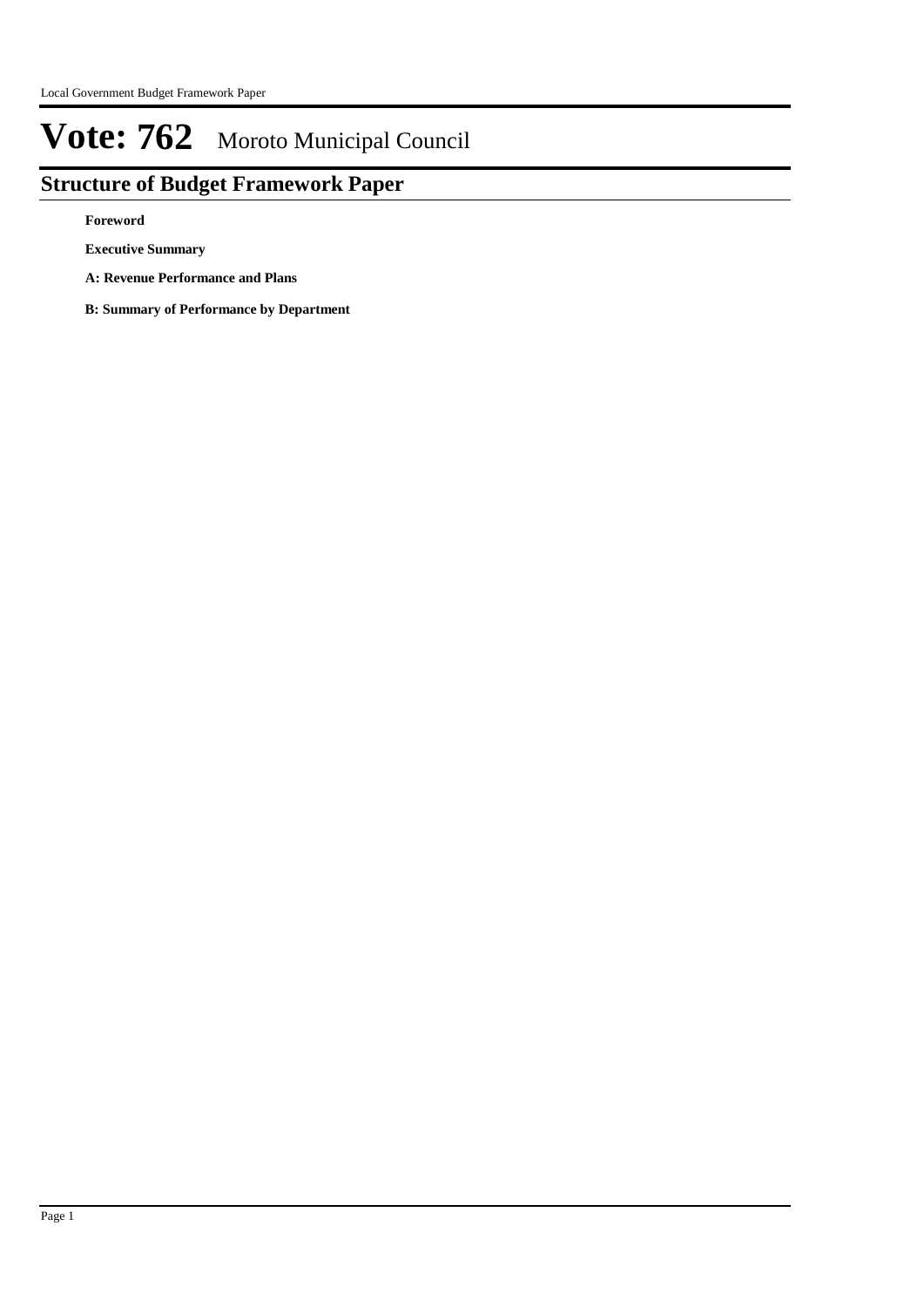# **Foreword**

This Budget Frame work Paper for Moroto Municipal Council for the Financial year 2016/17 has been prepared in accordance with the planning and budgeting provisions in the Public Finance Mnagment Act 3 of 2015 and the Local Government Act Cap 243 . This BFP for FY 2016/17 is also inline with vision 2040, the second National Development Plan (2015/16-2019/20) and the Councils second Five Year Development Plan . Based on the above provisions, the priority areas for Moroto Municipal Council for next finacial year include; Education,Production and Marketing, Roads, Health among others. I would like to extend my sincere appreciation to all stakeholders who ably participated during the process of coming up with this very important document and more so the Municipal Technical Planning Committee, honourable Councilors and the general Community of this Town who gave their input during the generation of the prioities for the next finacial year 2016/17. This Council is equally grateful to MoFPED , MoLG and all the line Ministries for all the support extended during the first quarter of 2015/16 financial year, we are sincerely grateful. Although this Council has continued to register anumber of achievements in the various sectors, anumber of challenges to service delivery yet needs to urgetly be attended to. Some of the challenges include: inadequate office space, Inadequate of transport for some of the departments,low local revenue to mention but afew. Lastly, I would like to invite every one to join hands and contribute to the interventions towards the Development and growth of Moroto Municipality into aplace of prospherous and peaceful people who are able to meet their needs and effectively contribute to the Development of Uganda.

For God and My Country

**Hon. Lemu Alex Longoria, Mayor/Moroto Muncipality.**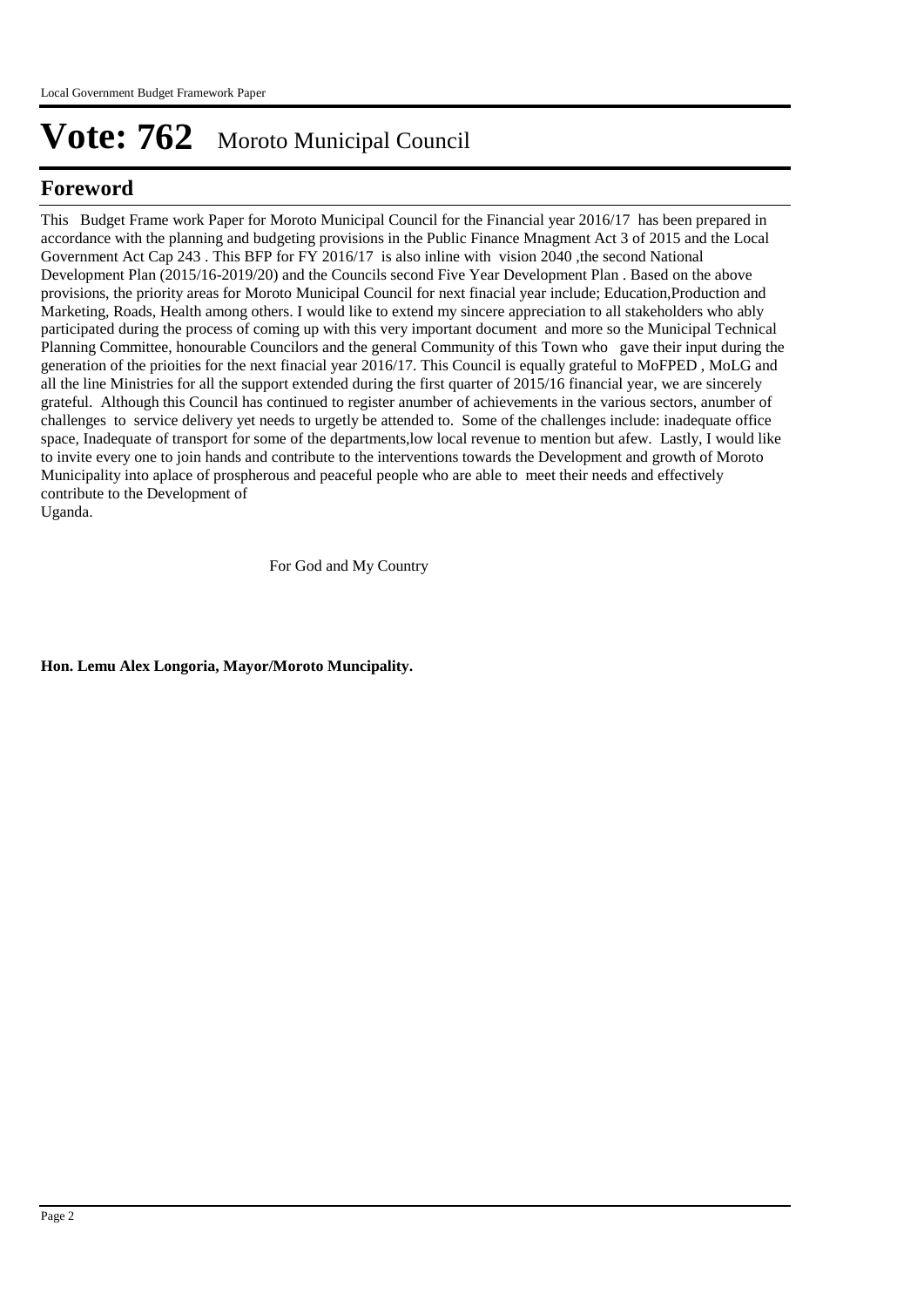# **Executive Summary**

## **Revenue Performance and Plans**

|                                        | 2015/16                |                                            | 2016/17                |  |
|----------------------------------------|------------------------|--------------------------------------------|------------------------|--|
| UShs $000's$                           | <b>Approved Budget</b> | <b>Receipts by End</b><br><b>September</b> | <b>Proposed Budget</b> |  |
|                                        |                        |                                            |                        |  |
| 1. Locally Raised Revenues             | 373.289                | 65,698                                     | 302,038                |  |
| 2a. Discretionary Government Transfers | 1,747,153              | 112,098                                    | 2,645,655              |  |
| 2b. Conditional Government Transfers   | 1,931,485              | 413,735                                    | 1,449,546              |  |
| 2c. Other Government Transfers         | 749,660                | 154,043                                    | 649,660                |  |
| <b>Total Revenues</b>                  | 5,810,224              | 745,575                                    | 5,046,899              |  |

*Revenue Performance in the first quarter of 2015/16*

For the first quarter of 2015/16 financial year, the total planned revenues from central Government and Local revenue was UGX.1,251,909,000. However at the end of the first quarter for the financial year under review, the total receipts from central government transfers and local revenue amounted to UGX.1,754,212,000 eqivalent to 140% of the total planned revenues for quarter under review. The over performance in the actual receipts was due to rolled world bank funds from 2014/15 FY.

#### *Planned Revenues for 2016/17*

In 2016/17 FY, the Council expects UGX.5,046,899,000 as total revenues compared to UGX.5,810,224,000 planned in 2015/16 FY.Close to 13.1% fall is beacause NWSC took over the collection of revenues from water.

#### **Expenditure Performance and Plans**

|                            | 2015/16                |                                                    | 2016/17                |  |
|----------------------------|------------------------|----------------------------------------------------|------------------------|--|
| <b>UShs 000's</b>          | <b>Approved Budget</b> | <b>Actual</b><br><b>Expenditure by</b><br>end Sept | <b>Proposed Budget</b> |  |
| 1a Administration          | 977,792                | 148,212                                            | 611,267                |  |
| 2 Finance                  | 234,378                | 29,863                                             | 246,169                |  |
| 3 Statutory Bodies         | 496,137                | 38,148                                             | 261,485                |  |
| 4 Production and Marketing | 1,280,293              | 1,867                                              | 1,132,846              |  |
| 5 Health                   | 396,538                | 43,371                                             | 370,227                |  |
| 6 Education                | 1,207,027              | 260,581                                            | 1,294,286              |  |
| 7a Roads and Engineering   | 776,353                | 26,407                                             | 746,596                |  |
| 7b Water                   | 39,402                 | $\Omega$                                           | 30,000                 |  |
| 8 Natural Resources        | 151,422                | 2,985                                              | 133,839                |  |
| 9 Community Based Services | 203,048                | 8,840                                              | 131,395                |  |
| 10 Planning                | 31,147                 | 5,033                                              | 71,422                 |  |
| 11 Internal Audit          | 16,686                 | 2,196                                              | 17,368                 |  |
| <b>Grand Total</b>         | 5,810,224              | 567,505                                            | 5,046,899              |  |
| Wage Rec't:                | 1,223,400              | 295,104                                            | 1,263,994              |  |
| Non Wage Rec't:            | 1,006,395              | 164,879                                            | 917,456                |  |
| Domestic Dev't             | 3,580,429              | 107,522                                            | 2,865,450              |  |
| Donor Dev't                | 0                      | $\theta$                                           | $\boldsymbol{\theta}$  |  |

## *Expenditure Performance in the first quarter of 2015/16*

Out of the total receipt of UGX.1,754,212,000 against UGX.1,251,909,000 that was exepcted in the first quarter under review, the total disbursement to the Departmets amounted to UGX.1,754,192,000 eqivalent to 99.99% of the total receipts. From the total disbursement to the Departments for the quarter under review,the total expenditure amounted to UGX.567,505,000 equivalent to 32% of the amount disbursed to the Departments during the quarter under review.

## *Planned Expenditures for 2016/17*

In 2016/17 Financial Year,the Council plans to spend UGX.5,046,899,000. Capital Development is planned to take over two thirds(56.7%) of the planned expenditure.The wage bill is expected to consume close to a fifth(25%) of the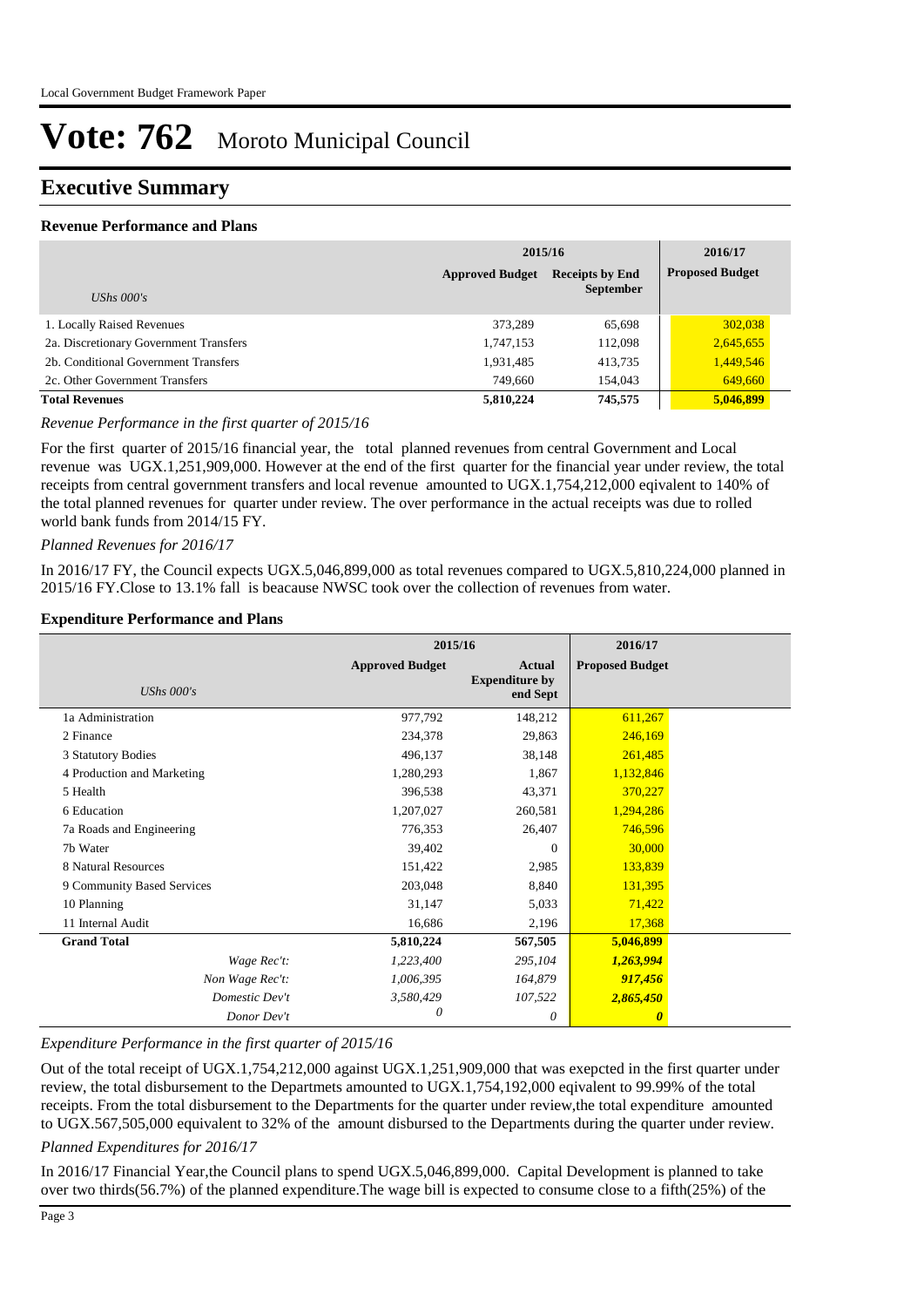# **Executive Summary**

planned expenditure and expenditure on recurrent none wage activities has been planned to take 18.3% of the overall planned expenditure for 2016/17 FY. The Key expenditure besides the wage bill is for phase 2 of the Construction of Moroto Bus Terminal.

## *Medium Term Expenditure Plans*

Over the medium term, Moroto Municipal Council plans to fill some of the critical positions currently not filled, embark on tarmacking of some of the roads,strengthen the operation and maintenance of all previous investiments, improve access to health services, improve the quality of education in all Schools in the Municipality, strengthening environment management in the council,strengthening physical planning in the Council and strengthening Local revenue management.

## **Challenges in Implementation**

The major constraint anticipated in implementing future plansinclude: Inadequate staffing which is anticipated to affect the implementation of the budget through heavy workload which may slow implementation of the workplans for 2016/17 FY given that the current staffing level is at only 32%. On the other hand, lack of cooperation of the public in the timely payment of revenues may affect timely and effective delivery of services which are to be funded under Local revenue.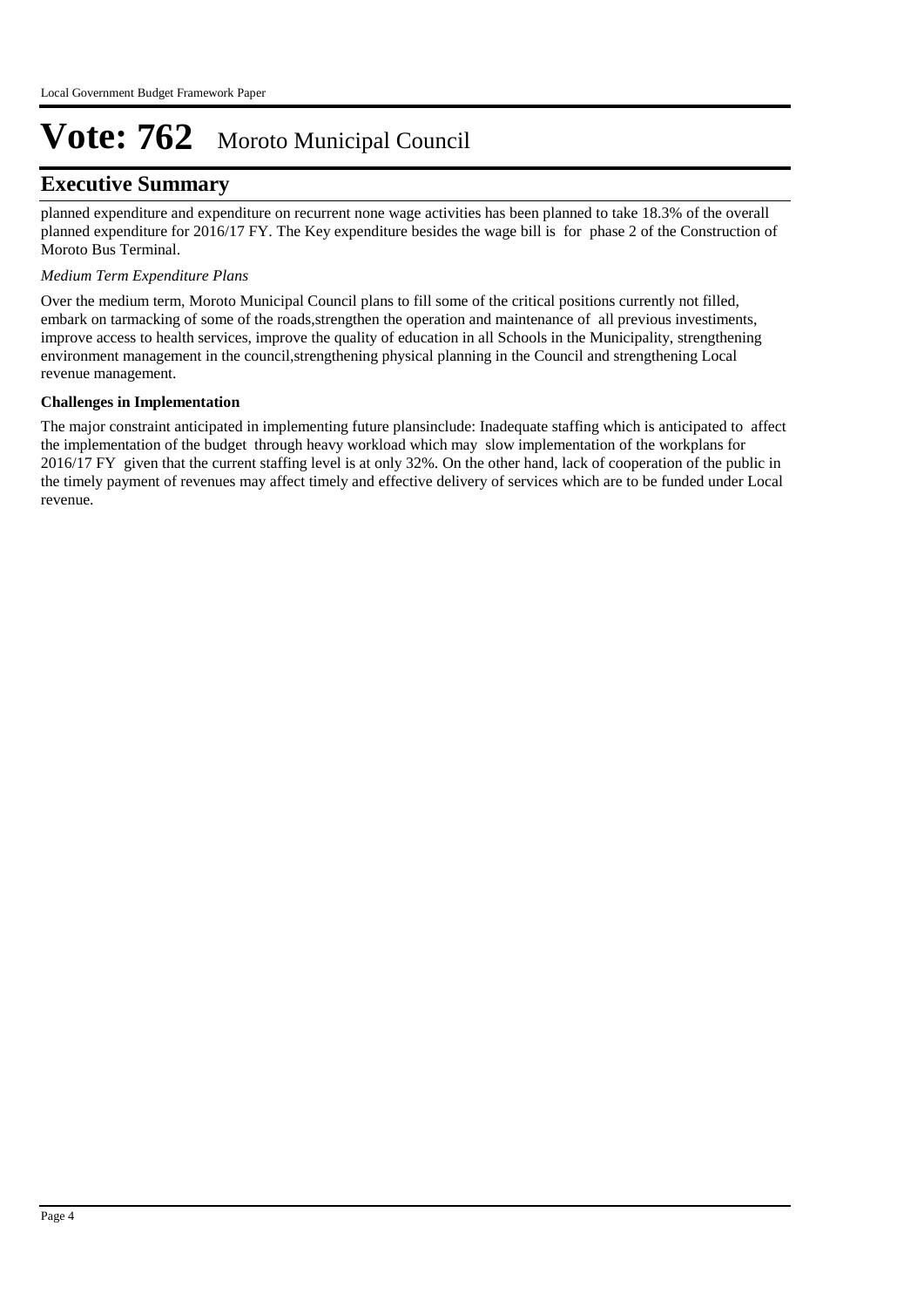# **A. Revenue Performance and Plans**

|                                                          | 2015/16                |                        | 2016/17                |
|----------------------------------------------------------|------------------------|------------------------|------------------------|
|                                                          | <b>Approved Budget</b> | <b>Receipts by End</b> | <b>Proposed Budget</b> |
| <b>UShs 000's</b>                                        |                        | <b>September</b>       |                        |
| <b>1. Locally Raised Revenues</b>                        | 373,289                | 65,698                 | 302,038                |
| <b>Inspection Fees</b>                                   | 2,500                  | 0                      | 2,500                  |
| <b>Occupational Permits</b>                              | 4,000                  | $\overline{0}$         | 4,000                  |
| Market/Gate Charges                                      | 26,103                 | 7,743                  |                        |
| Local Service Tax                                        | 15,000                 | 2,801                  | 15,000                 |
| Local Hotel Tax                                          | 13,676                 | 4,579                  |                        |
| Local Government Hotel Tax                               |                        | $\overline{0}$         | 13,676                 |
| Other licences                                           | 4,000                  | 6,201                  | 4,000                  |
| <b>Land Fees</b>                                         | 40,000                 | $\overline{0}$         |                        |
| Other Fees and Charges                                   | 6,000                  | 9,096                  | 6,000                  |
| House rent                                               | 27,776                 | $\theta$               |                        |
| <b>Bussiness Registration</b>                            | 2,500                  | 26                     |                        |
| <b>Business licences</b>                                 | 5,000                  | $\mathbf{0}$           | 5,000                  |
| Animal & Crop Husbandry related levies                   |                        | $\overline{0}$         | 12,000                 |
| <b>Agency Fees</b>                                       | 30,000                 | 3,800                  | 30,000                 |
| Advertisements/Billboards                                | 5,000                  | 853                    | 5,000                  |
| Liquor licences                                          | 10,000                 | 1,450                  | 10,000                 |
| <b>Voluntary Transfers</b>                               |                        | $\overline{0}$         | 8,000                  |
| Miscellaneous                                            | 11,384                 | $\overline{0}$         | 11,384                 |
| Voluntary Transfers(Recurent)                            | 8,000                  | $\overline{0}$         |                        |
| Park Fees                                                | 39,400                 | 18,770                 | 39,400                 |
| Unspent balances - Locally Raised Revenues               | 5,148                  | 5,148                  |                        |
| Slaughter fees                                           | 12,000                 | 3,126                  |                        |
| Sale of (Produced) Government Properties/assets          | 5,000                  | $\overline{0}$         | 5,000                  |
| Rent & rates-produced assets-from private entities       |                        | $\overline{0}$         | 27,776                 |
| Rent & Rates from private entities                       | 100,152                | 2,052                  | 100,152                |
| <b>Registration of Businesses</b>                        |                        | $\overline{0}$         | 2,500                  |
| Registration (e.g. Births, Deaths, Marriages, etc.) Fees | 650                    | 55                     | 650                    |
| 2a. Discretionary Government Transfers                   | 1,747,153              | 112,098                | 2,645,655              |
| Urban Unconditional Grant (Wage)                         | 260,140                | 62,956                 | 334,790                |
| District Unconditional Grant (Wage)                      | 34,070                 | 6,552                  |                        |
| Urban Discretionary Development Equalization Grant       | 1,373,046              | 22,617                 | 2,149,367              |
| Urban Unconditional Grant (Non-Wage)                     | 79,896                 | 19,974                 | 161,497                |
| 2b. Conditional Government Transfers                     | 1,931,485              | 413,735                | 1,449,546              |
| Development Grant                                        | 452,341                | 90,468                 | 66,422                 |
| Support Services Conditional Grant (Non-Wage)            | 264,952                | 11,231                 | 218,744                |
| Sector Conditional Grant (Wage)                          | 929,189                | 225,596                | 929,203                |
| Sector Conditional Grant (Non-Wage)                      | 285,004                | 86,440                 | 235,177                |
| 2c. Other Government Transfers                           | 749,660                | 154,043                | 649,660                |
| Urban roads' maintenance-Uganda Road Fund                | 649,660                | 154,043                |                        |
| Youth Livelihood Programme                               | 100,000                | 0                      |                        |
| Other Transfers from Central Government                  |                        | $\boldsymbol{0}$       | 649,660                |
| <b>Total Revenues</b>                                    | 5,810,224              | 745,575                | 5,046,899              |

#### **Revenue Performance in the first Quarter of 2015/16**

*(i) Locally Raised Revenues* 

For first quarter of the financial year under review, the planned locally raised revenue was exepected as UGX.97,183,000. However, at the end of the first quarter of 2015/16 financial year, UGX.65,698,000 was realised as the actual c Local Revenue equivalent to 67.6% of the planned local revenue for the first quarter. The short fall of close to 32.4% in the actual cumulative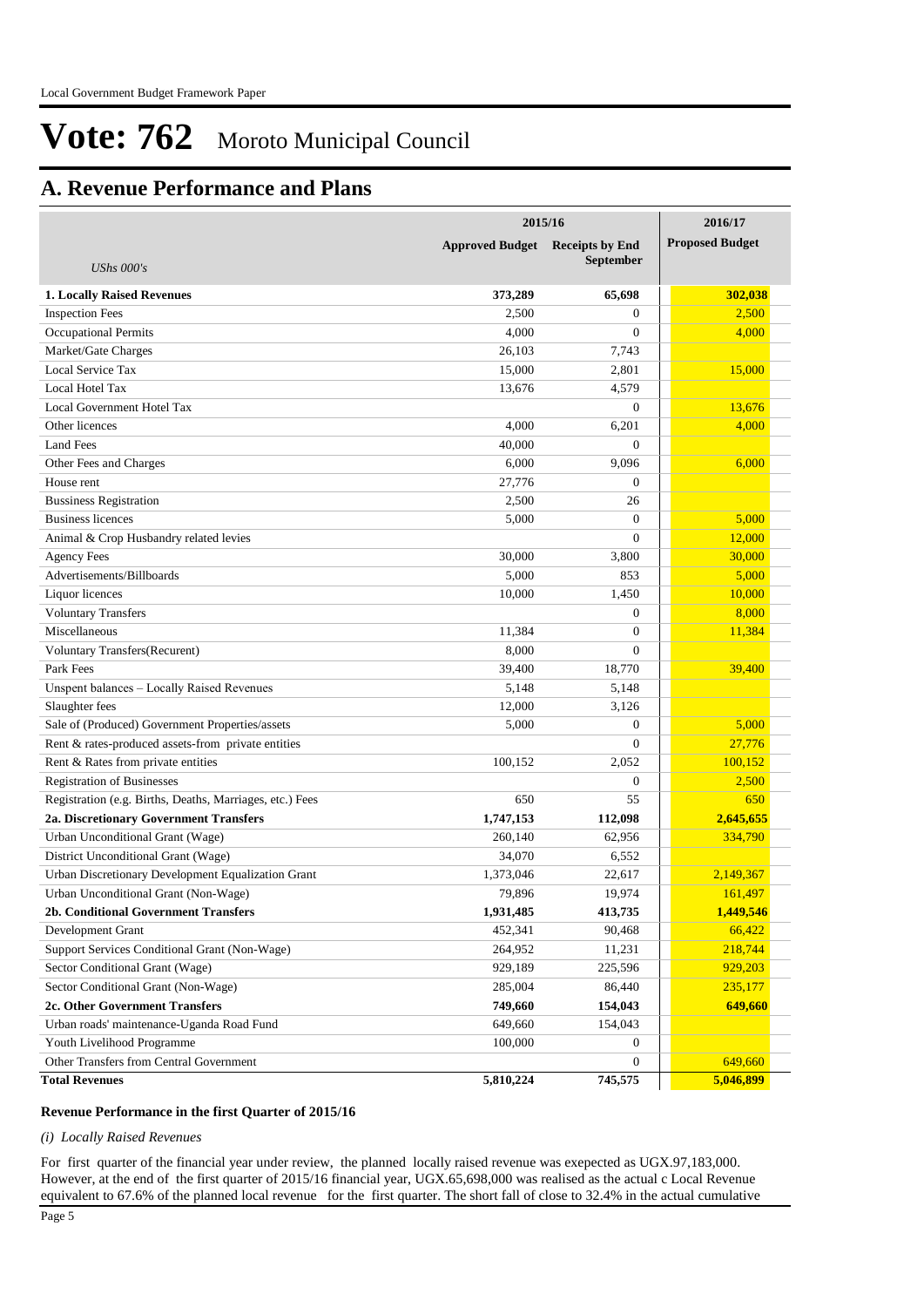# **A. Revenue Performance and Plans**

reciept for local revenue was due to the poor perforamnce in collection from: collcetions and property rate prop

#### *(ii) Central Government Transfers*

For first quarter of the financial year under review, the planned central government transfers was UGX.1,251,909,000. However, at the end of the first quarter of 2015/16 financial year,the actual reciept for central government transfers amounted to UGX.1,754,212,000 equivalent to 140% of the planned central Government transfers for quarter one of 2015/16 FY . The over performance was beacause of the rolled over USMID funds from 2014/15 FY.

#### *(iii) Donor Funding*

Donor funding was not planned for during the financial year under review.

#### **Planned Revenues for 2016/17**

#### *(i) Locally Raised Revenues*

Local Revenue collection for this financial year 2016/17 is forecasted at UGX.302,038,000 lower than UGX.373,289,000 projected for 2015/16 financial year. This is beacause of the collection of revenues from water has been taken over by National Water and Sewerage Corporation.The main sources of Local revenue are expected to remain the same and some of the key components of the expected total Local revenue is from Park fees, house rents,revenue from billboards,Local hotel tax and LST.

## *(ii) Central Government Transfers*

On the other hand,Central Government Transfers for 2016/17 financial Year has been forcasted at UGX.4,744,861,000 compared to UGX.5,436,935,000 in 2015/16 FY. The decrease in the projected Central Government transfers is beacause of the USMID not expected to spill over to the next FY. The key composition of Central Government transfers is expected from the Urban Discretionary Development Equalisation Grant.

#### *(iii) Donor Funding*

Donor funding in the next finacial year, 2016/17 is not expected just as it was the case for 2015/16 financial year since no donor has yet expressed interest in supporting the Council.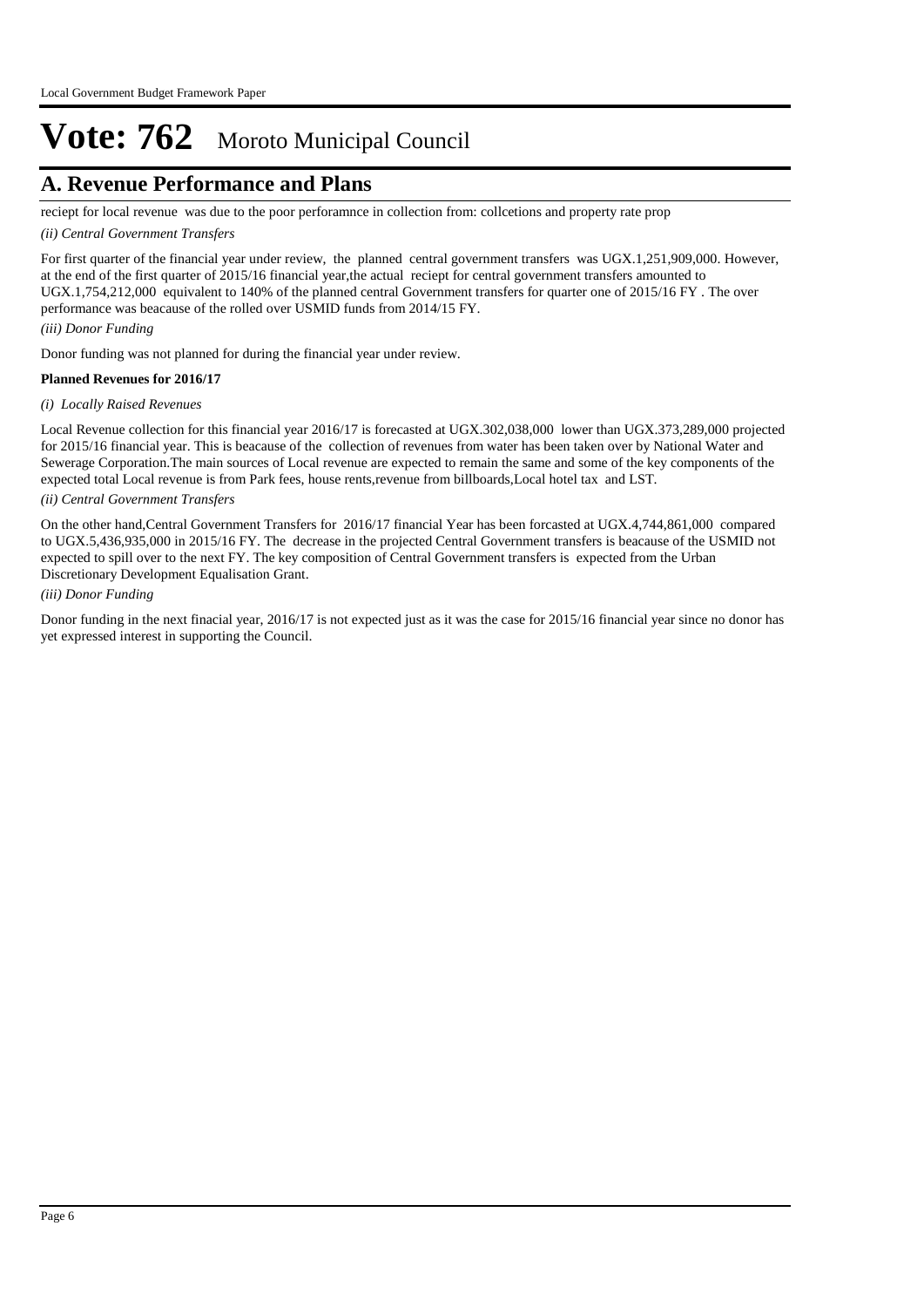# **Summary of Performance and Plans by Department**

## *Workplan 1a: Administration*

## **(i) Overview of Workplan Revenue and Expenditures**

| <b>UShs Thousand</b>                               |                                  | 2015/16                       | 2016/17                          |  |
|----------------------------------------------------|----------------------------------|-------------------------------|----------------------------------|--|
|                                                    | <b>Approved</b><br><b>Budget</b> | <b>Outturn by</b><br>end Sept | <b>Proposed</b><br><b>Budget</b> |  |
| A: Breakdown of Workplan Revenues:                 |                                  |                               |                                  |  |
| <b>Recurrent Revenues</b>                          | 230,575                          | 61,882                        | 437,379                          |  |
| <b>Locally Raised Revenues</b>                     | 95,106                           | $\Omega$                      | 60,582                           |  |
| Multi-Sectoral Transfers to LLGs                   | 51.859                           | 38,874                        | 48.751                           |  |
| Support Services Conditional Grant (Non-Wage)      | 2.662                            | 365                           | 218,744                          |  |
| Unspent balances - Locally Raised Revenues         | 350                              | 350                           |                                  |  |
| Urban Unconditional Grant (Non-Wage)               | 13,324                           | 8,541                         | 47,756                           |  |
| Urban Unconditional Grant (Wage)                   | 67,274                           | 13,752                        | 61,546                           |  |
| <b>Development Revenues</b>                        | 747,218                          | 508.218                       | 173,888                          |  |
| Unspent balances – Conditional Grants              | 485,601                          | 485,601                       |                                  |  |
| Urban Discretionary Development Equalization Grant | 261,616                          | 22,617                        | 173,888                          |  |
| <b>Total Revenues</b>                              | 977,792                          | 570,100                       | 611,267                          |  |
| <b>B</b> : Overall Workplan Expenditures:          |                                  |                               |                                  |  |
| Recurrent Expenditure                              | 230,575                          | 58,244                        | 437,379                          |  |
| Wage                                               | 67.274                           | 13,752                        | 61,546                           |  |
| Non Wage                                           | 163,300                          | 44,491                        | 375,833                          |  |
| Development Expenditure                            | 747,218                          | 89,969                        | 173,888                          |  |
| Domestic Development                               | 747,218                          | 89,969                        | 173,888                          |  |
| Donor Development                                  | $\mathbf{0}$                     | $\overline{0}$                | $\Omega$                         |  |
| <b>Total Expenditure</b>                           | 977,792                          | 148,212                       | 611,267                          |  |

*Revenue and Expenditure Performance in the first quarter of 2015/16*

At the end of first quarter of the financial year under review, the Department expected UGX.223,150,000 as revenue . It had also planned to spend the same amount as expenditure. However, at the end of the quarter under review,the Department received UGX.570,100,000 equivalent to 255%.The over performance of revenue received by the Department was world bank funds for capacity building which was rolled over from the previous FY .

#### *Department Revenue and Expenditure Allocations Plans for 2016/17*

The planned revenues and expenditure under the department is expected to amount to UGX 611,267,000 compared to UGX.977,792 planned in the previous financial year.The decrease in the planned revenue and expenditure is because lower USMID funds allocated to the Department than was the case in the previous financial year.

## **(ii) Summary of Past and Planned Workplan Outputs**

#### *Physical Performance in the first quarter of 2015/16*

With the planned budget of UGX.611,267,000, the Department plans to pay 13 pensioners, salaries of 10 staff under the Department and capacity building of staff in addition to routine activities in the Dept.

## *Plans for 2016/17 by Vote Function*

From the planned expenditure of UGX.611,267,000 the key Outputs include: Payment of pension and Gratuty for 10 retired staff, payment of salaries for 10 staff under the Department, meeting the cost of IFMS,short term consultancies and routine operation of the Department.

#### *Medium Term Plans and Links to the Development Plan*

In the medium term, the department plans to fill all the critical vacant positions as well as provide more office space for staff.

## **(iii) Details of Off-Budget Activities carried out by NGOs, Central Government, the Private Sector and Donors**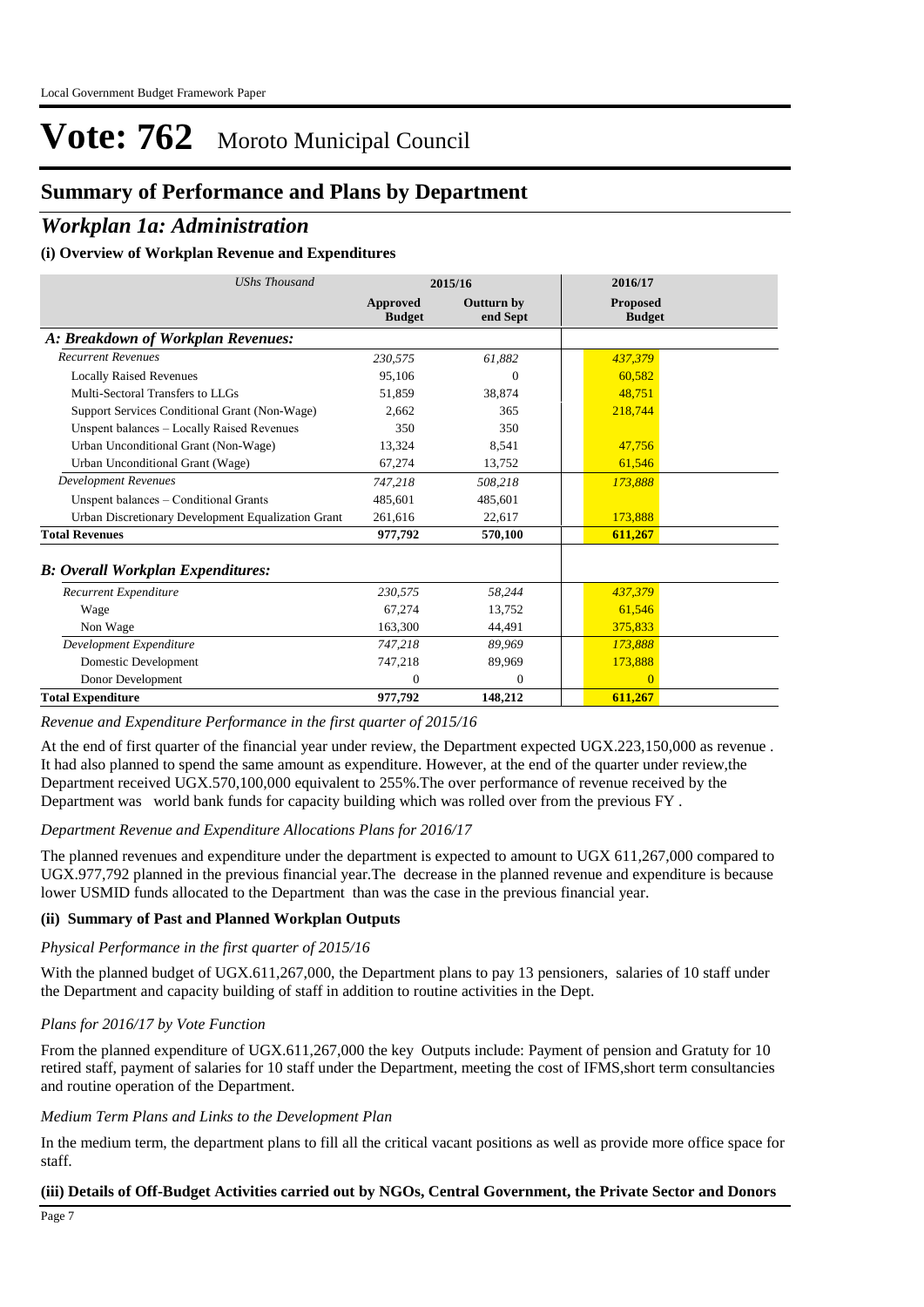# *Workplan 1a: Administration*

## **(iv) The three biggest challenges faced by the department in improving local government services**

## *Very low staffing levels. 1.*

the current staffing level is only at 36%. This has has made implementation of council programmes very difficult. This staffing level is far below the recommended 65%. The council is currently not in positin to recruit new staff due to the recruitment ban

## *Limited office space 2.*

The current office is not enough to accommodate all the staff.

## *Inadequate Vehicles 3.*

The Council does not have any transport facility meant or administration department

# *Workplan 2: Finance*

## **(i) Overview of Workplan Revenue and Expenditures**

| <b>UShs Thousand</b>                               |                           | 2015/16                       | 2016/17                          |  |
|----------------------------------------------------|---------------------------|-------------------------------|----------------------------------|--|
|                                                    | Approved<br><b>Budget</b> | <b>Outturn by</b><br>end Sept | <b>Proposed</b><br><b>Budget</b> |  |
| A: Breakdown of Workplan Revenues:                 |                           |                               |                                  |  |
| <b>Recurrent Revenues</b>                          | 129,378                   | 29.890                        | 141.169                          |  |
| <b>Locally Raised Revenues</b>                     | 38,962                    | 435                           | 38,962                           |  |
| Multi-Sectoral Transfers to LLGs                   | 6.985                     | 4,497                         | 6,985                            |  |
| Support Services Conditional Grant (Non-Wage)      | 2.400                     | 1,566                         |                                  |  |
| Unspent balances - Locally Raised Revenues         | 4.069                     | 4,069                         |                                  |  |
| Urban Unconditional Grant (Non-Wage)               | 11,061                    | 3,000                         | 21,536                           |  |
| Urban Unconditional Grant (Wage)                   | 65.901                    | 16,323                        | 73,686                           |  |
| <b>Development Revenues</b>                        | 105,000                   | 0                             | 105,000                          |  |
| Urban Discretionary Development Equalization Grant | 105,000                   | 0                             | 105,000                          |  |
| <b>Total Revenues</b>                              | 234,378                   | 29,890                        | 246,169                          |  |
| <b>B: Overall Workplan Expenditures:</b>           |                           |                               |                                  |  |
| Recurrent Expenditure                              | 129.378                   | 29,863                        | 141.169                          |  |
| Wage                                               | 65,901                    | 16,323                        | 73,686                           |  |
| Non Wage                                           | 63.477                    | 13,539                        | 67,483                           |  |
| Development Expenditure                            | 105,000                   | 0                             | 105,000                          |  |
| Domestic Development                               | 105,000                   | $\Omega$                      | 105,000                          |  |
| Donor Development                                  | 0                         | 0                             | $\Omega$                         |  |
| <b>Total Expenditure</b>                           | 234,378                   | 29,863                        | 246,169                          |  |

*Revenue and Expenditure Performance in the first quarter of 2015/16*

At the end of first quarter of the financial year under review, the Department expected UGX.61,646,000 as revenue . It had also planned to spend the same amount as expenditure. However, at the end of the quarter under review,the Department received UGX.29,890,000 equivalent to 48% of the planned revenue. The under performance of the actual revenue was due to lower amount of local revenue that had been disburshed to the Department than had been planned.

## *Department Revenue and Expenditure Allocations Plans for 2016/17*

 In 2016/17 financial year,the planned revenues and expenditure under the department is expected to amount to UGX.246,169,000 compared to UGX.234,378,000 for the previous financial year. The bulk of the revenue is expected from Uganda Support to Municipalities Infrastructure Development(USMID). The slight increase in 2016/17 financial year's budget for the Department is because higher unconditional grant none wage grant allocated to the Department than in 2015/16 FY.

## **(ii) Summary of Past and Planned Workplan Outputs**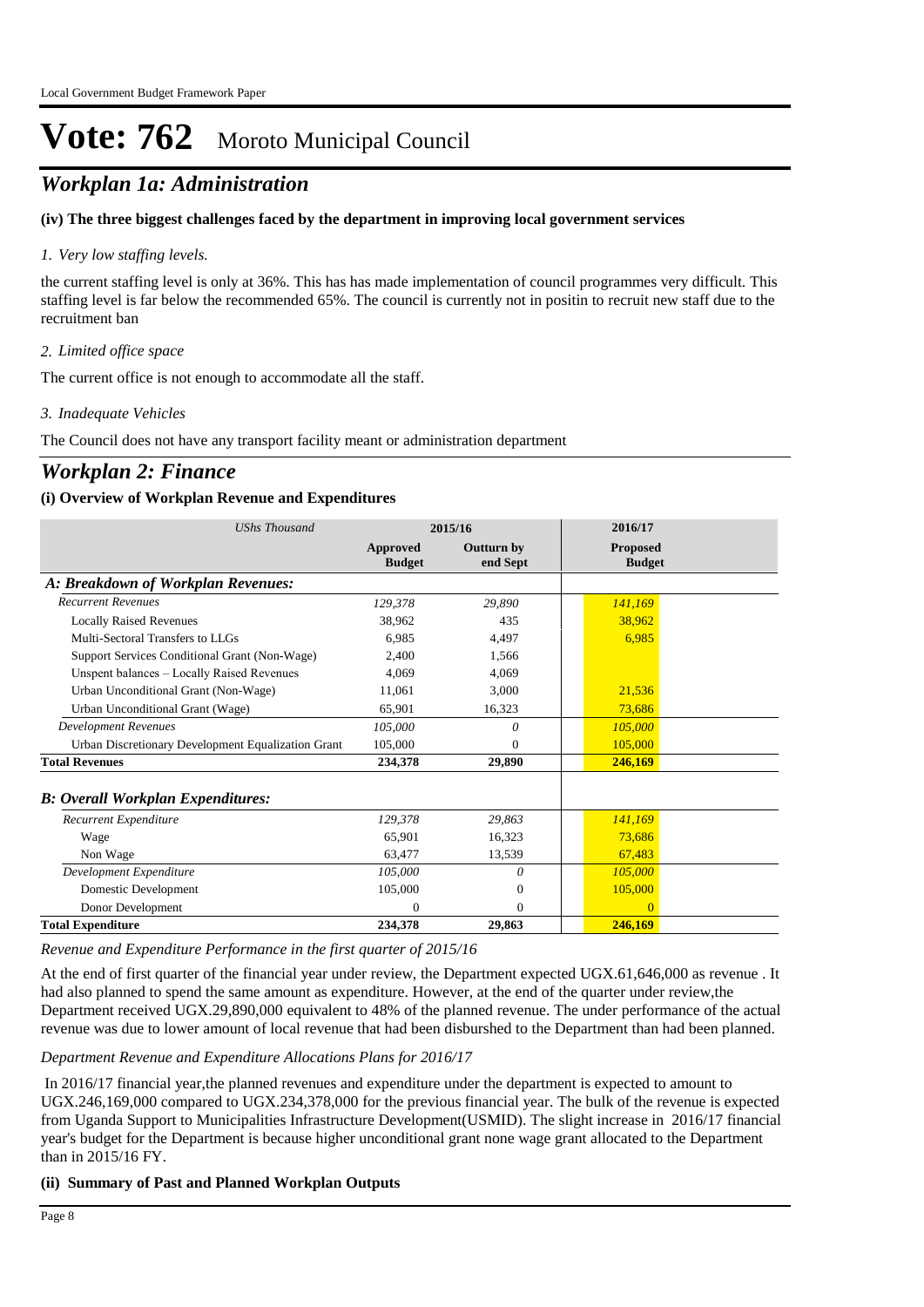# *Workplan 2: Finance*

## *Physical Performance in the first quarter of 2015/16*

With the planned budget of UGX.246,169,000 the Department plans to pay salaries of 10 staff under the Department and capacity building of staff,procurement of furniture in addition to routine activities in the Dept.

## *Plans for 2016/17 by Vote Function*

From the total planned expenditure of UGX .246,169,000, the bulk of the expenditure amounting to over UGX.73,685,856 have been planned as salaries for 9 staff in the Department for 12 months. Part of the expenditure is planned for the procurement of furniture,prepration of the 2015/16 FY final accounts and 2015/16 FY budget estimates as well strengthening Local Revenuecollection in the Department.

## *Medium Term Plans and Links to the Development Plan*

In the medium term, the department plans to improve Local revenue collection in the Council.This is linked to objective one of the Council under the Five Year Development plan that provides for the improvement of Local Revenue collection in the council.

#### **(iii) Details of Off-Budget Activities carried out by NGOs, Central Government, the Private Sector and Donors**

## **(iv) The three biggest challenges faced by the department in improving local government services**

#### *Unwillingness to pay revenue by some elements in the Community. 1.*

Those who are expected to pay particularly property rates that forms the greatest percenetage of the planned Local Revenue have always been uncooperative in the payment of the above revenue.

#### *Political interference in revenue mobilization 2.*

Politicians do influence tax payers not to pay taxes in abid to win them as their voters.

## *Lack of transport facility to help in revenue mobilization 3.*

No central government conditinal grant is ear marked for the department for procurement of transport facility.

# *Workplan 3: Statutory Bodies*

| UShs Thousand                                      |                           | 2015/16                       | 2016/17                          |
|----------------------------------------------------|---------------------------|-------------------------------|----------------------------------|
|                                                    | Approved<br><b>Budget</b> | <b>Outturn by</b><br>end Sept | <b>Proposed</b><br><b>Budget</b> |
| A: Breakdown of Workplan Revenues:                 |                           |                               |                                  |
| <b>Recurrent Revenues</b>                          | 445.474                   | 38,148                        | 211,485                          |
| District Unconditional Grant (Wage)                | 34,070                    | 6,552                         |                                  |
| <b>Locally Raised Revenues</b>                     | 105.744                   | 10,170                        | 97,508                           |
| Multi-Sectoral Transfers to LLGs                   | 24,985                    | 7,559                         | 24,985                           |
| Support Services Conditional Grant (Non-Wage)      | 249.651                   | 7.406                         |                                  |
| Unspent balances – Locally Raised Revenues         | 644                       | $\Omega$                      |                                  |
| Urban Unconditional Grant (Non-Wage)               | 14,748                    | 1,737                         | 34,215                           |
| Urban Unconditional Grant (Wage)                   | 15,631                    | 4,725                         | 54,777                           |
| Development Revenues                               | 50,663                    | 0                             | 50,000                           |
| Urban Discretionary Development Equalization Grant | 50.663                    | $\theta$                      | 50,000                           |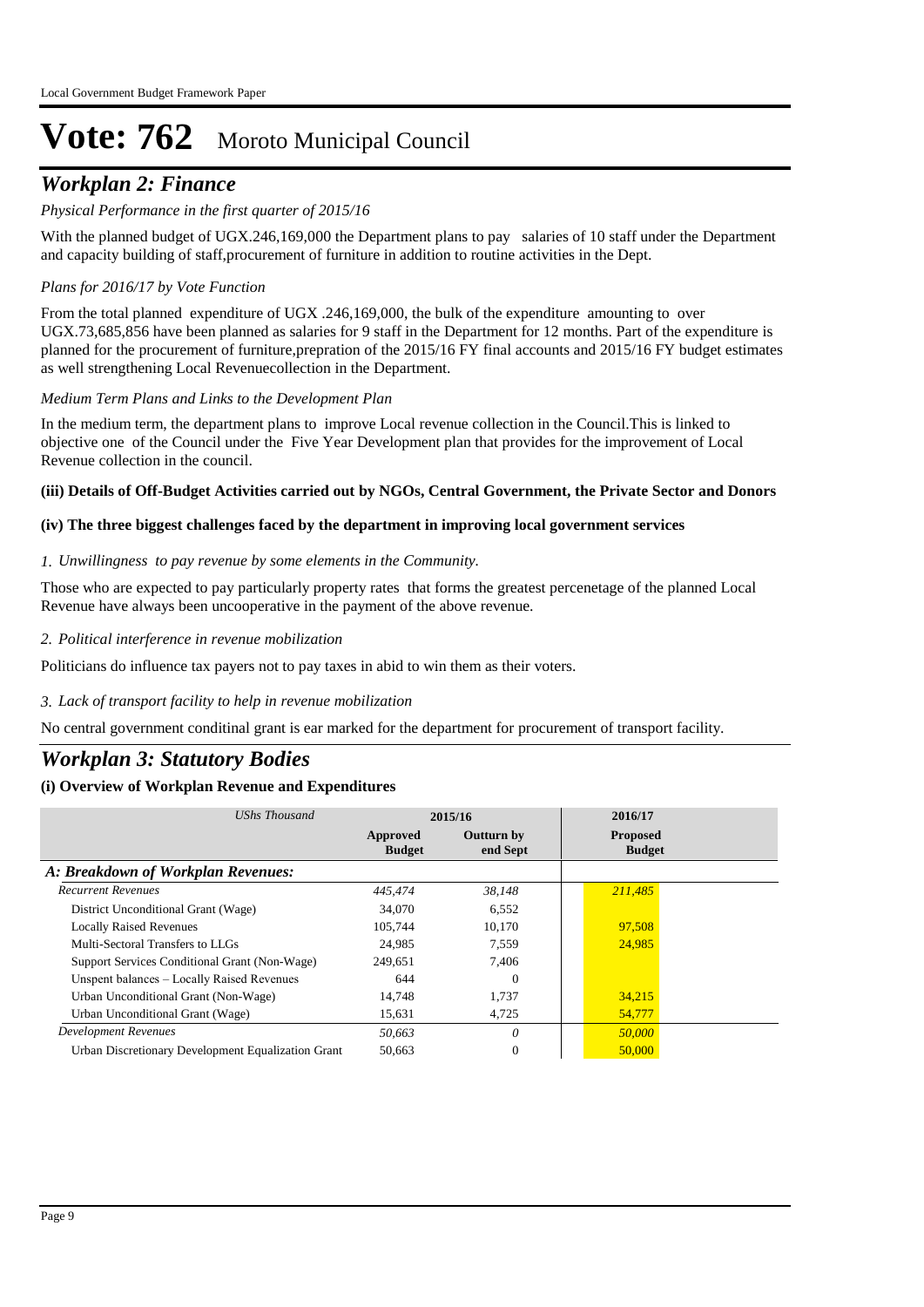# *Workplan 3: Statutory Bodies*

|                                          | ັ                    |                           |                               |                                  |  |
|------------------------------------------|----------------------|---------------------------|-------------------------------|----------------------------------|--|
|                                          | <b>UShs Thousand</b> |                           | 2015/16                       | 2016/17                          |  |
|                                          |                      | Approved<br><b>Budget</b> | <b>Outturn by</b><br>end Sept | <b>Proposed</b><br><b>Budget</b> |  |
| <b>Total Revenues</b>                    |                      | 496,137                   | 38,148                        | 261,485                          |  |
| <b>B: Overall Workplan Expenditures:</b> |                      |                           |                               |                                  |  |
| Recurrent Expenditure                    |                      | 445,474                   | 38.148                        | 211,485                          |  |
| Wage                                     |                      | 49.701                    | 11,277                        | 54,777                           |  |
| Non Wage                                 |                      | 395,772                   | 26,871                        | 156,708                          |  |
| Development Expenditure                  |                      | 50,663                    | $\theta$                      | 50,000                           |  |
| Domestic Development                     |                      | 50,663                    | $\theta$                      | 50,000                           |  |
| Donor Development                        |                      | $\Omega$                  | $\Omega$                      | $\theta$                         |  |
| <b>Total Expenditure</b>                 |                      | 496,137                   | 38,148                        | 261,485                          |  |

## *Revenue and Expenditure Performance in the first quarter of 2015/16*

At the end of first quarter of the financial year under review, the Department expected UGX.117,790,000 as revenue . It had also planned to spend the same amount as expenditure. However, at the end of the quarter under review,the Department received UGX.38,148,000 equivalent to 32% of the planned revenue. The under performance of the actual revenue was due to lower amount of local revenue that had been disburshed to the Department than had been planned.

## *Department Revenue and Expenditure Allocations Plans for 2016/17*

The planned revenues and expenditure under the department is expected to amount to UGX .261,485,000 compared to UGX.496,137,000 planned in 2015/16. The decrease in the Department planned revenues for 2016/17 FY is beacause of UGX.218,745,532 for pension and gratuity that was allocated under the Department in 2015/16 FY.

## **(ii) Summary of Past and Planned Workplan Outputs**

## *Physical Performance in the first quarter of 2015/16*

With the planned budget of UGX.261,485,000 the Department plans to pay salaries of 2 staff and 4 political leaders under the Department and capacity building of staff,procurement of furniture,Contracts Committee meeting,Council and standing committee meetings,exgratia for Councilors and Local Council Chairpersons in addition to routine activities in the Dept.

## *Plans for 2016/17 by Vote Function*

From the planned expenditure of UGX .261,485,000 UGX.218,745,532 , UGX. 37,010,400 has beenplanned for the payment of salaries and gratuity of Mayor and his Deputy, 2 Division Chairpersons, UGX.20,706,840 has been planned to meet the salary expenses of the 2 staff in prcourement unit and in the balance of the total expenditure is expected to facilitate 12 committee meetings, 6 general council meetings, annual subscriptions to UAAU and contract committee.

## *Medium Term Plans and Links to the Development Plan*

In the medium term, the department plans to come up with strategies that will lead to the improvement of service deleivery in the Council that is inline with the Five Year Municipal Development Plan Goal. The Department further plans over the meduim term to strengthen the application of the Procurement Performance Measure System that have been inrtroduced by PPDA.

## **(iii) Details of Off-Budget Activities carried out by NGOs, Central Government, the Private Sector and Donors**

## **(iv) The three biggest challenges faced by the department in improving local government services**

#### *Inability to adequately meet councilors emoluments 1.*

The current amount of Local revenue collected have not been adequate enough to meet Councilors emoulements and other operation costs such meeting the costs of advertisement in national news papers

## *Inadequate Office space for the procurement unit 2.*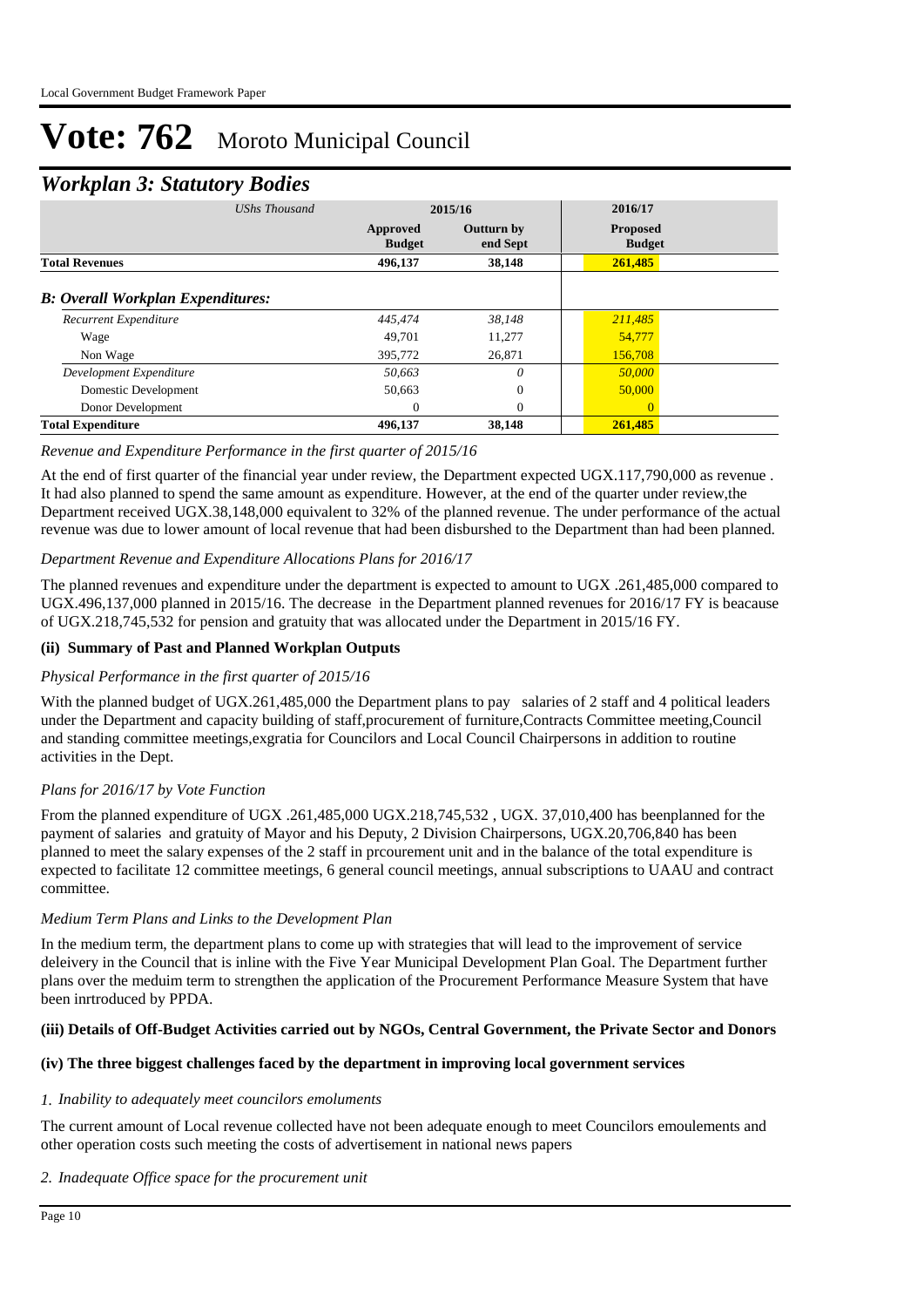# *Workplan 3: Statutory Bodies*

The procurement unit is currently being accomodated in an Office that is not spacious enough to store all the procurement documents and yet the Council is not about to construct another bigger Office.

*3.*

# *Workplan 4: Production and Marketing*

## **(i) Overview of Workplan Revenue and Expenditures**

| <b>UShs Thousand</b>                               |                                  | 2015/16                       | 2016/17                          |  |
|----------------------------------------------------|----------------------------------|-------------------------------|----------------------------------|--|
|                                                    | <b>Approved</b><br><b>Budget</b> | <b>Outturn by</b><br>end Sept | <b>Proposed</b><br><b>Budget</b> |  |
| A: Breakdown of Workplan Revenues:                 |                                  |                               |                                  |  |
| <b>Recurrent Revenues</b>                          | 59.570                           | 9.725                         | 25,262                           |  |
| <b>Locally Raised Revenues</b>                     | 4.909                            | 0                             |                                  |  |
| Multi-Sectoral Transfers to LLGs                   | 907                              | $\theta$                      | 602                              |  |
| Sector Conditional Grant (Non-Wage)                | 31,478                           | 7,869                         | 996                              |  |
| Sector Conditional Grant (Wage)                    | 15,000                           | $\Omega$                      | 14.998                           |  |
| Urban Unconditional Grant (Non-Wage)               | 2,180                            | 416                           | 2,909                            |  |
| Urban Unconditional Grant (Wage)                   | 5.095                            | 1,439                         | 5,757                            |  |
| <b>Development Revenues</b>                        | 1,220,723                        | 505,537                       | 1,107,584                        |  |
| Multi-Sectoral Transfers to LLGs                   | 9.600                            | $\Omega$                      |                                  |  |
| Unspent balances – Conditional Grants              | 505,537                          | 505,537                       |                                  |  |
| Urban Discretionary Development Equalization Grant | 705,586                          | 0                             | 1,107,584                        |  |
| <b>Total Revenues</b>                              | 1,280,293                        | 515,261                       | 1,132,846                        |  |
| <b>B: Overall Workplan Expenditures:</b>           |                                  |                               |                                  |  |
| Recurrent Expenditure                              | 59,570                           | 1,867                         | 25,262                           |  |
| Wage                                               | 20,095                           | 1,439                         | 20,755                           |  |
| Non Wage                                           | 39,475                           | 428                           | 4,507                            |  |
| Development Expenditure                            | 1,220,723                        | 0                             | 1,107,584                        |  |
| Domestic Development                               | 1,220,723                        | $\mathbf{0}$                  | 1,107,584                        |  |
| Donor Development                                  | $\Omega$                         | $\Omega$                      | $\Omega$                         |  |
| <b>Total Expenditure</b>                           | 1,280,293                        | 1.867                         | 1,132,846                        |  |

*Revenue and Expenditure Performance in the first quarter of 2015/16*

At the end of first quarter of the financial year under review, the Department expected UGX.700,651,000 as revenue . It had also planned to spend the same amount as expenditure. However, at the end of the quarter under review,the Department received UGX.515,261,000 equivalent to 86% of the planned revenue. The under performance in the planned revenue beacause the world bank funds that was expected during the quarter had not been recieved.

## *Department Revenue and Expenditure Allocations Plans for 2016/17*

For 2016/17 financila year, the planned revenues and expenditure under the department is expected to amount to UGX.1,132,846,000 compared to UGX.1,280,293,00 planned in 2015/16 FY. From the total planned revenues and expenditure, the bulk of UGX .1,204,552,765 is expected as World Bank funding for the construction of the Moroto Bus Terminal. UGX 4,909,400 is expected as Local Revenue and the balance from as central Government transfers.

## **(ii) Summary of Past and Planned Workplan Outputs**

## *Physical Performance in the first quarter of 2015/16*

With the planned budget of UGX.1,132,846,000 the Department plans to continue with phase 2 of the construction of the Bus Terminal,Construct 1 abbatoir,pay salaries of 1 staff in the Department and meet the cost of routine operation in the Department.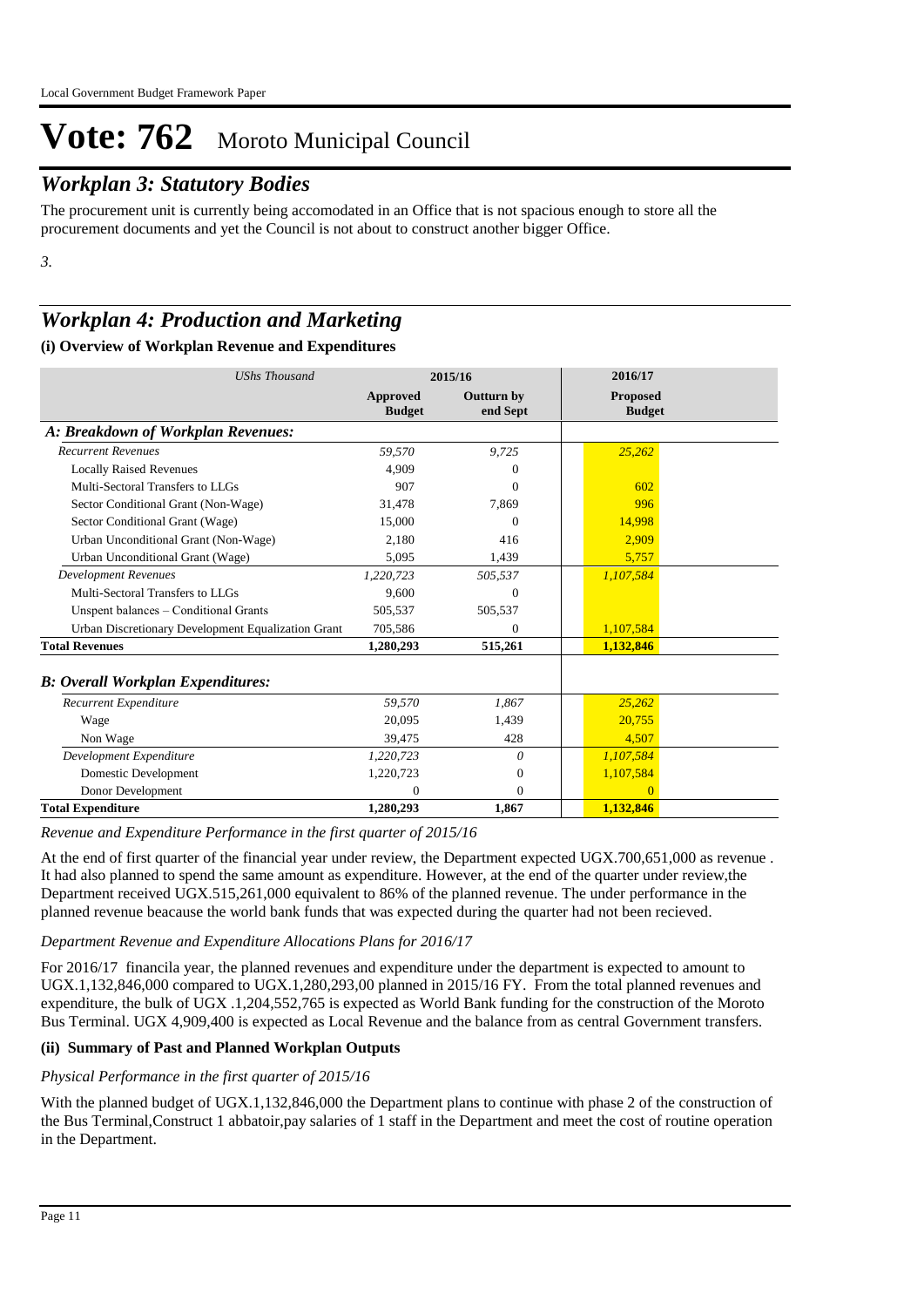# *Workplan 4: Production and Marketing*

## *Plans for 2016/17 by Vote Function*

Out of the planned expenditure of UGX. 1,204,552,765 the department plans to continue constructing a modern park( bus Terminal) in Moroto town and to meet the salary expenses of the assistant commercial Officer and the balance from the planned expenditure for the day to day costs of operation under the Department.

#### *Medium Term Plans and Links to the Development Plan*

In the medium term, the department plans to strengthen commercial services in town. This is inline with the Municipal Five Year Development Plan Vision that states To have apropherous and peaceful people of Moroto Municipality who are able to meet the basic needs.

#### **(iii) Details of Off-Budget Activities carried out by NGOs, Central Government, the Private Sector and Donors**

## **(iv) The three biggest challenges faced by the department in improving local government services**

#### *Inadequate Office space 1.*

The assistant commercial Officer is currently being accommodated in the Library which is ainconvience to the readers espescially during meetings with clients.

#### *Inadequate staffing 2.*

The Department currely has only one staff, the assistant commercial Officer

*3.*

# *Workplan 5: Health*

| <b>UShs Thousand</b>                               |                           | 2015/16                | 2016/17                          |
|----------------------------------------------------|---------------------------|------------------------|----------------------------------|
|                                                    | Approved<br><b>Budget</b> | Outturn by<br>end Sept | <b>Proposed</b><br><b>Budget</b> |
| A: Breakdown of Workplan Revenues:                 |                           |                        |                                  |
| <b>Recurrent Revenues</b>                          | 188,258                   | 45,519                 | 231,417                          |
| <b>Locally Raised Revenues</b>                     | 1,363                     | $\Omega$               | 5.002                            |
| Multi-Sectoral Transfers to LLGs                   | 8.180                     | 1,535                  | 11.196                           |
| Sector Conditional Grant (Non-Wage)                | 26.131                    | 6,533                  | 28.995                           |
| Sector Conditional Grant (Wage)                    | 149,584                   | 37,451                 | 149,587                          |
| Urban Unconditional Grant (Non-Wage)               | 3,000                     | $\Omega$               | 11,000                           |
| Urban Unconditional Grant (Wage)                   |                           | $\Omega$               | 25,637                           |
| <b>Development Revenues</b>                        | 208,280                   | 50,926                 | 138,810                          |
| Development Grant                                  | 181,770                   | 36,354                 | 6,526                            |
| Unspent balances - Conditional Grants              | 14,572                    | 14,572                 |                                  |
| Urban Discretionary Development Equalization Grant | 11,938                    | $\Omega$               | 132,285                          |
| <b>Total Revenues</b>                              | 396,538                   | 96,445                 | 370,227                          |
| <b>B: Overall Workplan Expenditures:</b>           |                           |                        |                                  |
| Recurrent Expenditure                              | 188,258                   | 43,371                 | 231,417                          |
| Wage                                               | 149,584                   | 37,451                 | 175,224                          |
| Non Wage                                           | 38.674                    | 5,920                  | 56,193                           |
| Development Expenditure                            | 208,280                   | 0                      | 138,810                          |
| Domestic Development                               | 208,280                   | $\mathbf{0}$           | 138,810                          |
| Donor Development                                  | 0                         | $\Omega$               | $\Omega$                         |
| <b>Total Expenditure</b>                           | 396,538                   | 43,371                 | 370,227                          |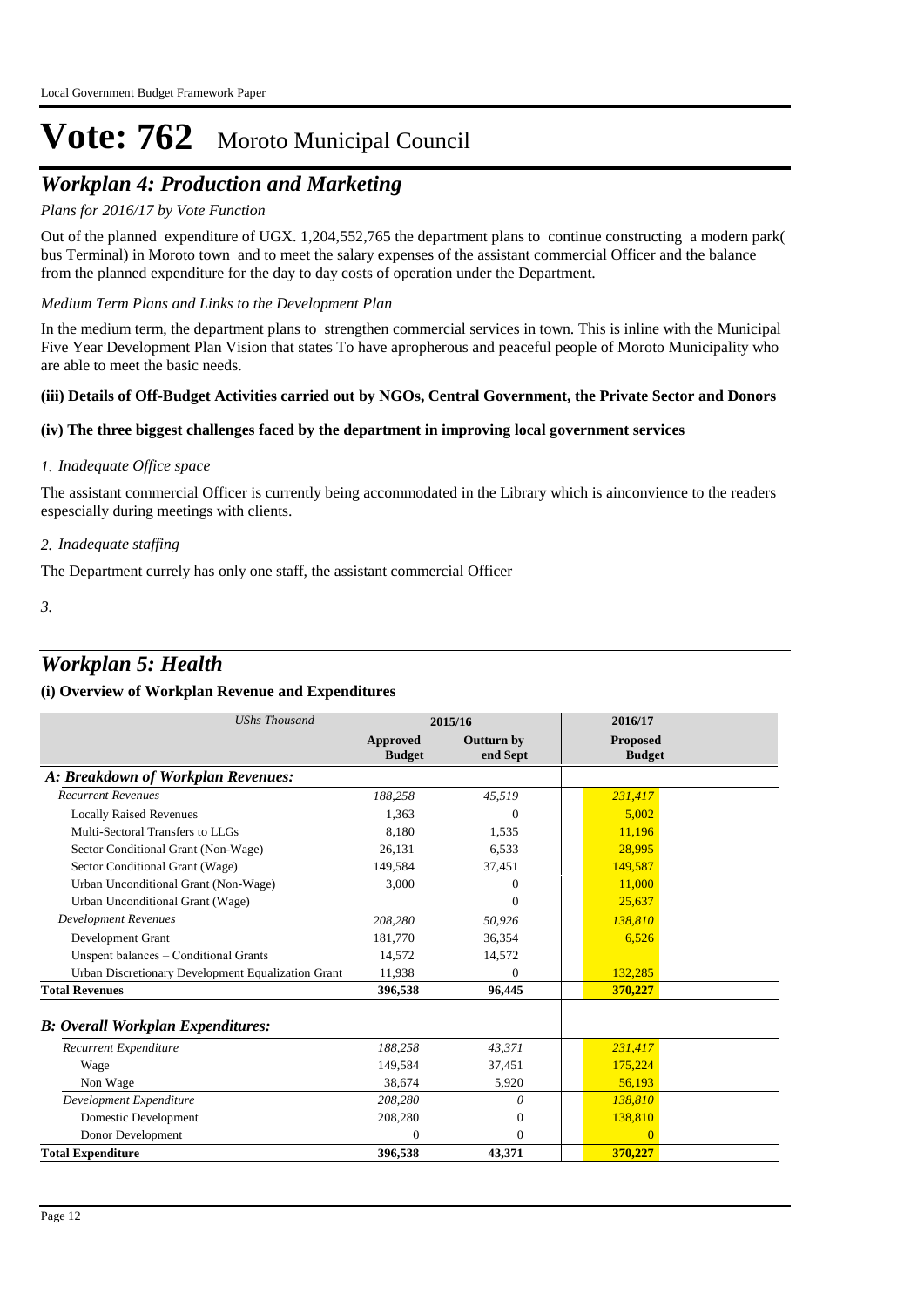# *Workplan 5: Health*

## *Revenue and Expenditure Performance in the first quarter of 2015/16*

At the end of first quarter of the financial year under review, the Department expected UGX.47,064,000 as revenue . It had also planned to spend the same amount as expenditure. However, at the end of the quarter under review,the Department received UGX.96,445,000 equivalent to 205% of the planned revenue. The over performance of the actual revenue was due PHC development Grant that had been planned for utilisation in the other quarters although received in the first quarter.

## *Department Revenue and Expenditure Allocations Plans for 2016/17*

The planned revenues and expenditure in 2015/16 FY under the department is expected to amount to UGX.370,227,000 compared to UGX.396,538,000 planned during 2015/16 FY . Out of the total budget, UGX. 4,363,273 is expected from local revenue and the balance from central government transfers particularly from PHC salaries, PHC non- wage, uncontional grant non- wage and PRDP/PHC development.

## **(ii) Summary of Past and Planned Workplan Outputs**

#### *Physical Performance in the first quarter of 2015/16*

With the planned budget of UGX.370,227,000 the Department plans to complete the construction of 1 Modern OPD at Natumkaskou HC III, Rehablitate 2 staff Houses at Natumkaskou HC III, Construct 2 incernerators at Natumkaskou and Nakapelimen HCIIIs,pay salaries of 18 staff in the Department and meet the cost of routine operations of Natumakaskou and Nakapelimen HC IIIs and Routine operation of the health Office.

#### *Plans for 2016/17 by Vote Function*

From the planned expenditure of UGX.370,227,000 the department plans.UGX. 172,000,000 under PRDP for the completion of the a Modern OPD at Natumkaskou HC III, provision of furniture for Natumkaskou HC III and Nakapelimen HC III, construction of incernerator at Nakapelimen HC III, Rehablitation of 2 staff houses at Natumkaskou HC III and the balance for payment of 18 staff under the Department and recruitment of 2 more health workers.

#### *Medium Term Plans and Links to the Development Plan*

In the medium term, the department plans to strengthen access to health services by the Community in Moroto Municipality. This is also inline with the Municipal Five Year Development Plan objective improving access to health and other social services in Moroto Municipality.

## **(iii) Details of Off-Budget Activities carried out by NGOs, Central Government, the Private Sector and Donors**

## **(iv) The three biggest challenges faced by the department in improving local government services**

## *Inadequate staff 1.*

There are only 10 Health staff in the 2 Health Centres of the Council.

## *Influx of patients from the Neighbouring sub counties 2.*

most people from the rural sub counties prefer coming for health services to Moroto Town. This over burdens the little resources that is allocated based on the population of Moroto Municipality.

*3.*

# *Workplan 6: Education*

| UShs Thousand                      | 2015/16                                             |  | 2016/17                          |  |
|------------------------------------|-----------------------------------------------------|--|----------------------------------|--|
|                                    | Outturn by<br>Approved<br><b>Budget</b><br>end Sept |  | <b>Proposed</b><br><b>Budget</b> |  |
| A: Breakdown of Workplan Revenues: |                                                     |  |                                  |  |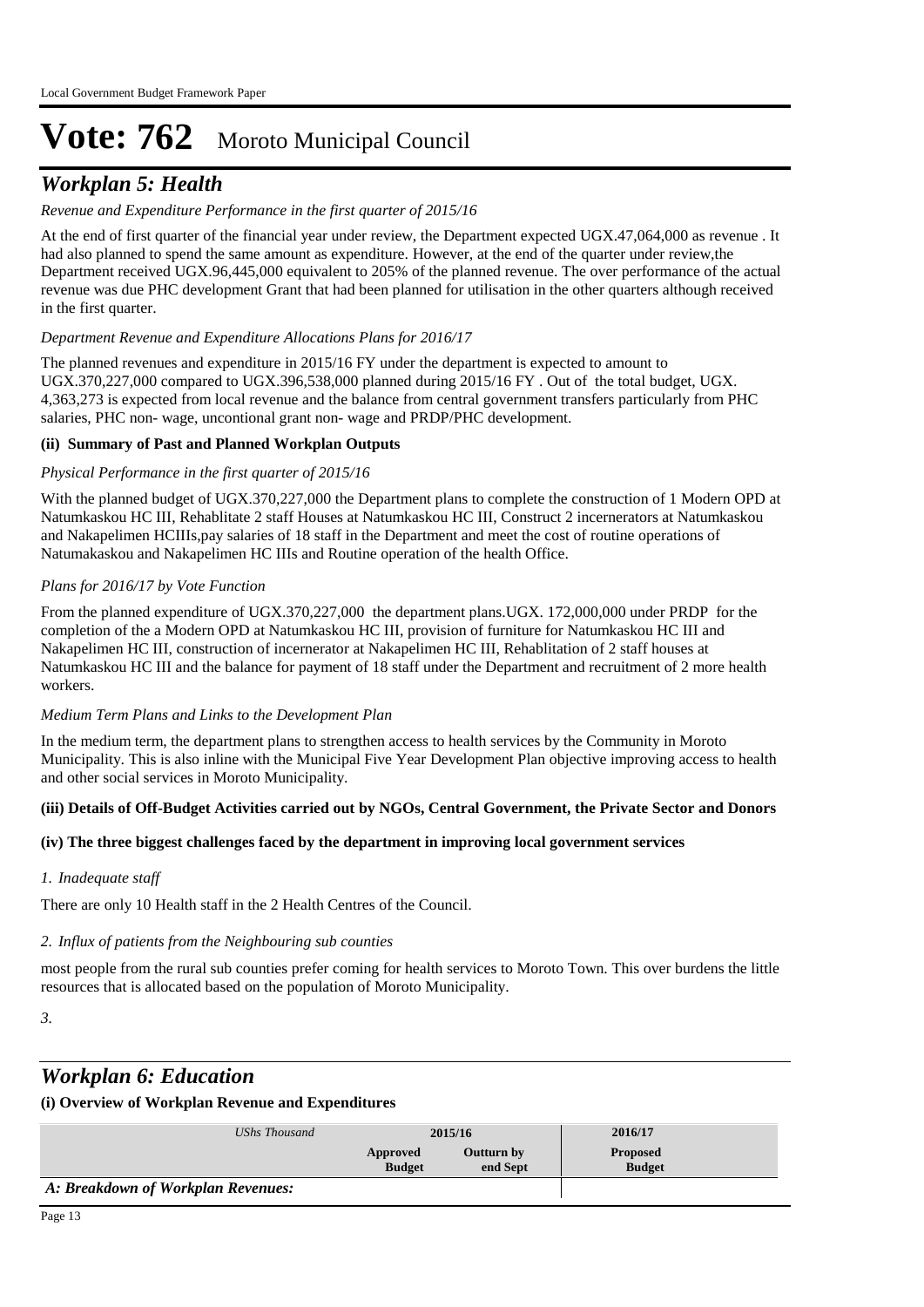# *Workplan 6: Education*

| <b>UShs Thousand</b>                               | 2015/16                   |                               | 2016/17                          |  |
|----------------------------------------------------|---------------------------|-------------------------------|----------------------------------|--|
|                                                    | Approved<br><b>Budget</b> | <b>Outturn by</b><br>end Sept | <b>Proposed</b><br><b>Budget</b> |  |
| <b>Recurrent Revenues</b>                          | 1,006,383                 | 261,389                       | 986,470                          |  |
| <b>Locally Raised Revenues</b>                     | 7.600                     | 1.452                         |                                  |  |
| Multi-Sectoral Transfers to LLGs                   | 6.080                     | 1,545                         | 5,780                            |  |
| Sector Conditional Grant (Non-Wage)                | 197.667                   | 64.391                        | 190.063                          |  |
| Sector Conditional Grant (Wage)                    | 764,605                   | 188,145                       | 764.618                          |  |
| Urban Unconditional Grant (Non-Wage)               | 2.373                     | $\Omega$                      | 2.373                            |  |
| Urban Unconditional Grant (Wage)                   | 28.058                    | 5,856                         | 23,636                           |  |
| <b>Development Revenues</b>                        | 200.644                   | 40.848                        | 307,816                          |  |
| Development Grant                                  | 199.745                   | 39,949                        | 59,897                           |  |
| Multi-Sectoral Transfers to LLGs                   |                           | $\Omega$                      | 82,145                           |  |
| Unspent balances – Conditional Grants              | 899                       | 899                           |                                  |  |
| Urban Discretionary Development Equalization Grant |                           | $\Omega$                      | 165,774                          |  |
| <b>Total Revenues</b>                              | 1,207,027                 | 302,237                       | 1,294,286                        |  |
| <b>B: Overall Workplan Expenditures:</b>           |                           |                               |                                  |  |
| Recurrent Expenditure                              | 1,006,383                 | 260,581                       | 986,470                          |  |
| Wage                                               | 792,663                   | 194,001                       | 788,254                          |  |
| Non Wage                                           | 213,720                   | 66,580                        | 198,216                          |  |
| Development Expenditure                            | 200,644                   | 0                             | 307,816                          |  |
| Domestic Development                               | 200,644                   | $\theta$                      | 307,816                          |  |
| Donor Development                                  | $\Omega$                  | $\Omega$                      | $\Omega$                         |  |
| <b>Total Expenditure</b>                           | 1,207,027                 | 260,581                       | 1,294,286                        |  |

#### *Revenue and Expenditure Performance in the first quarter of 2015/16*

At the end of first quarter of the financial year under review, the Department expected UGX.251,596,000 as revenue . It had also planned to spend the same amount as expenditure. However, at the end of the quarter under review,the Department received UGX.302,237,000 equivalent to 205% of the planned revenue. The over performance of the actual revenue was due to USE grant that had been released above the plan.

## *Department Revenue and Expenditure Allocations Plans for 2016/17*

In 2016/17 financial year, the department expects a total of UGX.1,294,586,000 as revenue and expenditure compared to UGX.1,207,027,000 planned during 2015/16 FY. The increase in the allocation to the Dept is beacause of the higher urban discretionary equalisation grant allocated to the Dept.The bulk of the revenue is expected mainly as salaries for Primary Teachers, Secondary Teachers and Tertiary.

## **(ii) Summary of Past and Planned Workplan Outputs**

#### *Physical Performance in the first quarter of 2015/16*

With the planned budget of UGX.1,294,586,000 the Department plans to construct one storied staff house at Moroto Demonstration P/S,pay salaries of 46 primary teachers,19 tutors and 16 none teaching staff in Moroto Core PTC,25 Secondary Teachers in Moroto High School in addition to USE and UPE transfers to 2 Secondary Schools and 5 Government Aided P/S.

## *Plans for 2016/17 by Vote Function*

From the planned expediture of UGX.1,280,293,000 the department plans to Construct 1 storied staff house at Moroto Demonstration P/S. The expected revenues is also planned to meet salary expenses for 52 primary teachers, 19 tutors and 29 secondary teachers.

#### *Medium Term Plans and Links to the Development Plan*

In the medium term the department expects to recruit more teachers, construction of more sanitation facities in schools and construct more teachers houses.

#### **(iii) Details of Off-Budget Activities carried out by NGOs, Central Government, the Private Sector and Donors**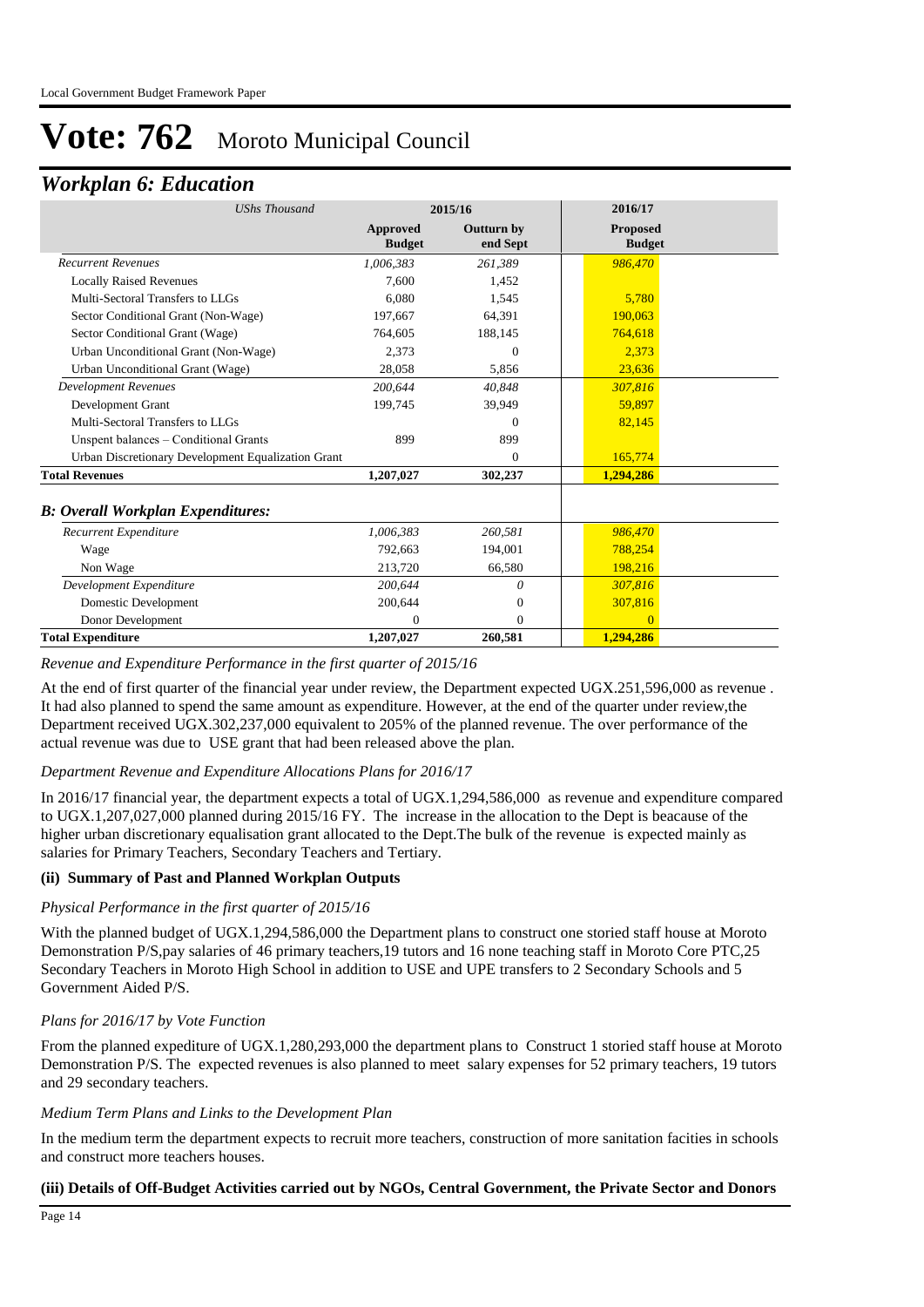# *Workplan 6: Education*

## **(iv) The three biggest challenges faced by the department in improving local government services**

## *Inadequate teachers 1.*

There are currenltly 46 Priamary Teachers compared to the ceiling of 52.

## *Inadequate transport equipment 2.*

The only pick up vehicle which was donated by Moroto District Local Government to Moroto Municpal Council - Education department in 2005 has outlived its life span and has also developed very serious mechanical problem which can cannot current be handled.

*3.*

# *Workplan 7a: Roads and Engineering*

## **(i) Overview of Workplan Revenue and Expenditures**

| <b>UShs Thousand</b>                               |                           | 2015/16                       | 2016/17                          |
|----------------------------------------------------|---------------------------|-------------------------------|----------------------------------|
|                                                    | Approved<br><b>Budget</b> | <b>Outturn by</b><br>end Sept | <b>Proposed</b><br><b>Budget</b> |
| A: Breakdown of Workplan Revenues:                 |                           |                               |                                  |
| <b>Recurrent Revenues</b>                          | 32,196                    | 8,854                         | 36.936                           |
| <b>Locally Raised Revenues</b>                     |                           | $\Omega$                      | 1,000                            |
| Multi-Sectoral Transfers to LLGs                   | 1,649                     | $\Omega$                      |                                  |
| Urban Unconditional Grant (Wage)                   | 30,548                    | 8,854                         | 35,936                           |
| <b>Development Revenues</b>                        | 744.157                   | 161.695                       | 709,660                          |
| Development Grant                                  | 31,478                    | 6,296                         |                                  |
| <b>Locally Raised Revenues</b>                     | 1.000                     | $\Omega$                      |                                  |
| Other Transfers from Central Government            | 649,660                   | 154,043                       | 649,660                          |
| Unspent balances - Conditional Grants              | 1,356                     | 1,356                         |                                  |
| Urban Discretionary Development Equalization Grant | 60.663                    | $\Omega$                      | 60,000                           |
| <b>Total Revenues</b>                              | 776,353                   | 170,548                       | 746,596                          |
| <b>B: Overall Workplan Expenditures:</b>           |                           |                               |                                  |
| Recurrent Expenditure                              | 32,196                    | 8,854                         | 36,936                           |
| Wage                                               | 30,548                    | 8,854                         | 35,936                           |
| Non Wage                                           | 1.649                     | $\Omega$                      | 1.000                            |
| Development Expenditure                            | 744,157                   | 17,554                        | 709,660                          |
| Domestic Development                               | 744,157                   | 17,554                        | 709,660                          |
| Donor Development                                  | $\overline{0}$            | $\overline{0}$                | $\Omega$                         |
| <b>Total Expenditure</b>                           | 776,353                   | 26,407                        | 746,596                          |

*Revenue and Expenditure Performance in the first quarter of 2015/16*

At the end of first quarter of the financial year under review, the Department expected UGX.195,105,000 as revenue . It had also planned to spend the same amount as expenditure. However, at the end of the quarter under review,the Department received UGX.170,548,000 equivalent to 87% of the planned revenue. The under performance of the actual revenue was due to lower amount of local revenue that had been disburshed to the Department than had been planned.

## *Department Revenue and Expenditure Allocations Plans for 2016/17*

In 2016/17 FY, the department expects a total of UGX.746,596,000 compared to UGX.776,353,000 planned in 2015/16 FY as revenue and expenditure. UGX.649,660,093 is revenue expected from Uganda Road Fund and the balance from Uganda Support to Municipalities Infrastructure Development.

## **(ii) Summary of Past and Planned Workplan Outputs**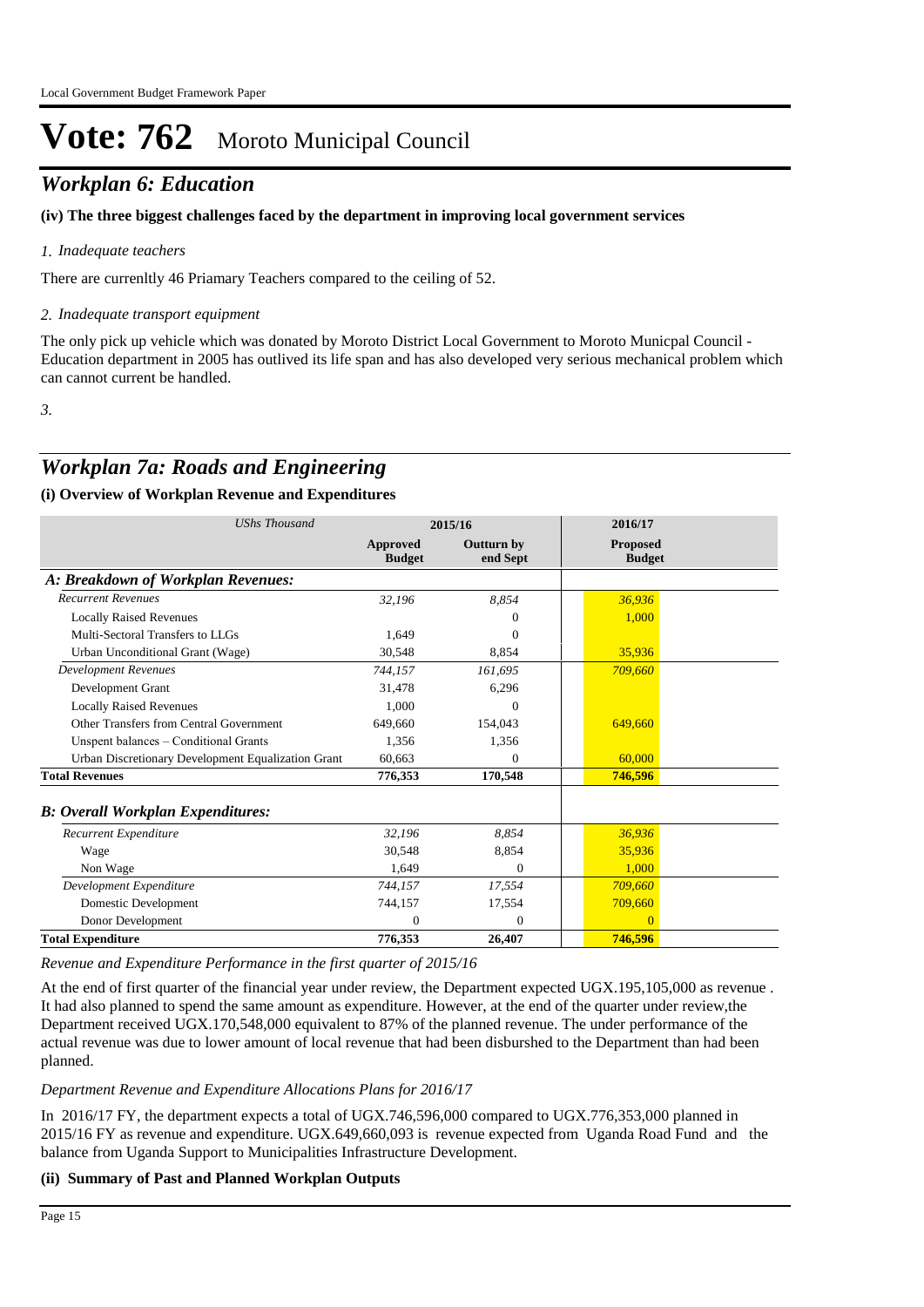# *Workplan 7a: Roads and Engineering*

*Physical Performance in the first quarter of 2015/16*

With the planned budget of UGX.748,244,000 the Department plans to undertake routine maintenance of 46 Km of roads,undertake low cost tarmacking of 0.3Km along Jie road,0.3Km along Municipal Access Road and pay salaries of 4 staff in the Dept.

## *Plans for 2016/17 by Vote Function*

From the planned expediture of UGX.746,596,000 .The bulk of the planned expenditure is for periodic and routine maintenance of 46Km of roads through out Moroto Town.

## *Medium Term Plans and Links to the Development Plan*

In the medium term the department expects to improve road infrastructure in Moroto town by Tarmacking some of the roads in town and rehablitation of theexisting street Lights and extension of street Lights to some of the cells in Moroto Town that are currently with out street Light poles. The plan is also linked to one of the strategic objectives that requires the improvement in road infrasture.

#### **(iii) Details of Off-Budget Activities carried out by NGOs, Central Government, the Private Sector and Donors**

## **(iv) The three biggest challenges faced by the department in improving local government services**

#### *High Costs of Hiring Excarvators and Bull Dozers 1.*

Excarvators and Bull Dozers which are very critical road equipments are not readily available in Karamoja region for hire and hiring the above equipments from the Neighbouring Districts have been very costly.

#### *Location of Moroto town under the foot of Mount Moroto 2.*

 Moroto Town is located near the foot of Mount Moroto that exposes it roads to high speed runing water from the Mountain deteriorating some of the raods especially during rainy seasion.

#### *Improper use of the drainage channels by the Community 3.*

Some elements in the Community irresponsibly dump rubbish to the drainage channels and making it atimes difficult for the water to flow smoothly.

# *Workplan 7b: Water*

## **(i) Overview of Workplan Revenue and Expenditures**

*Revenue and Expenditure Performance in the first quarter of 2015/16*

| <b>UShs Thousand</b>                               |                           | 2015/16                       | 2016/17                          |
|----------------------------------------------------|---------------------------|-------------------------------|----------------------------------|
|                                                    | Approved<br><b>Budget</b> | <b>Outturn by</b><br>end Sept | <b>Proposed</b><br><b>Budget</b> |
| A: Breakdown of Workplan Revenues:                 |                           |                               |                                  |
| <b>Recurrent Revenues</b>                          | 55                        | 55                            | $\Omega$                         |
| Unspent balances - Locally Raised Revenues         | 55                        | 55                            |                                  |
| <b>Development Revenues</b>                        | 39,347                    | 7,869                         | 30,000                           |
| Development Grant                                  | 39,347                    | 7,869                         |                                  |
| Urban Discretionary Development Equalization Grant |                           | 0                             | 30,000                           |
| <b>Total Revenues</b>                              | 39,402                    | 7,924                         | 30,000                           |
| <b>B: Overall Workplan Expenditures:</b>           |                           |                               |                                  |
| Recurrent Expenditure                              | 55                        | 0                             |                                  |
| Wage                                               |                           | $\overline{0}$                |                                  |
| Non Wage                                           | 55                        | $\mathbf{0}$                  | $\Omega$                         |
| Development Expenditure                            | 39,347                    | 0                             | 30,000                           |
| Domestic Development                               | 39,347                    | $\mathbf{0}$                  | 30,000                           |
| Donor Development                                  | $\overline{0}$            | 0                             | $\Omega$                         |
| <b>Total Expenditure</b>                           | 39,402                    | $\bf{0}$                      | 30,000                           |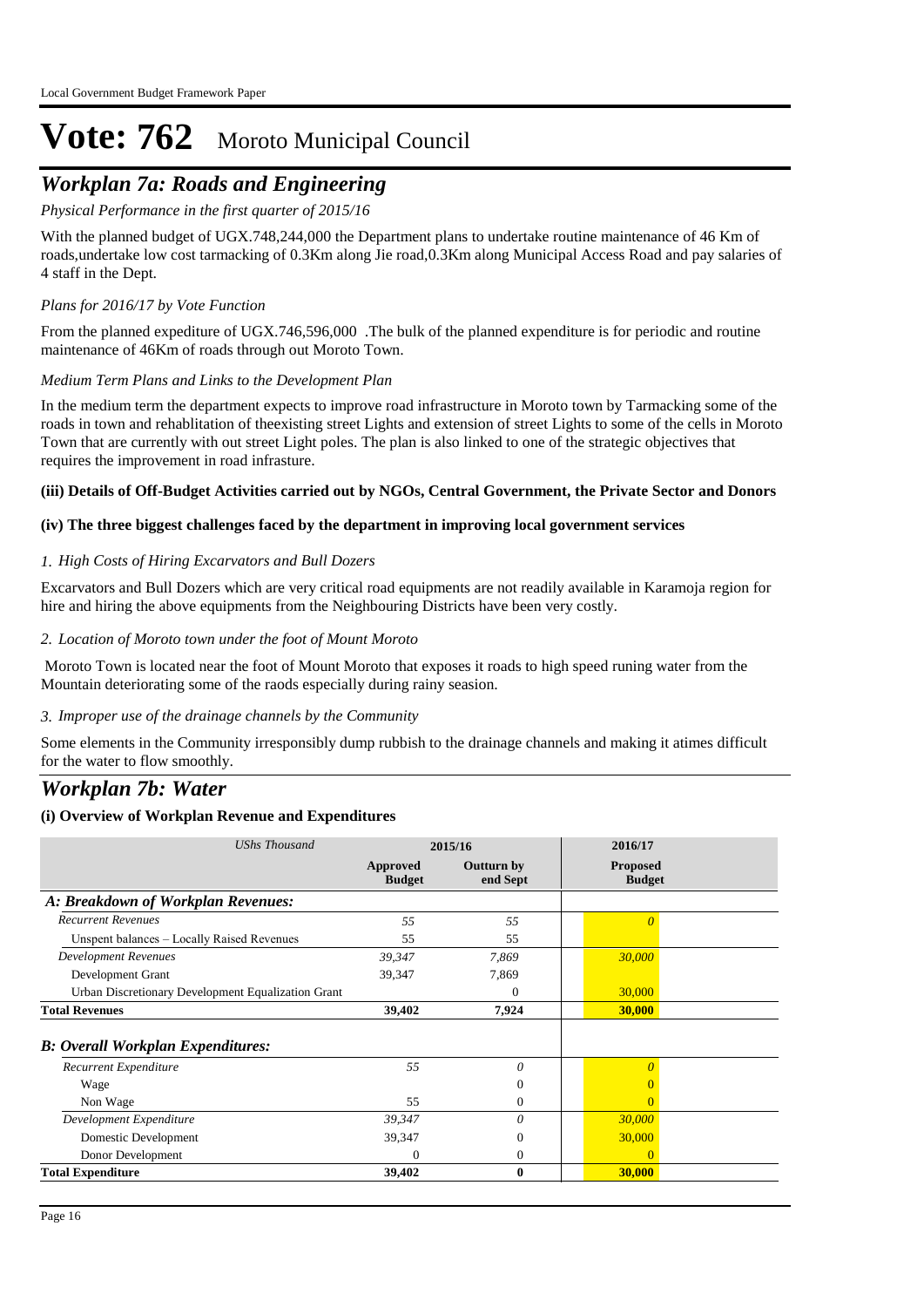# *Workplan 7b: Water*

## *Revenue and Expenditure Performance in the first quarter of 2015/16*

At the end of first quarter of the financial year under review, the Department expected UGX.9,892,000 as revenue . It had also planned to spend the same amount as expenditure. However, at the end of the quarter under review,the Department received UGX.7,924,000 equivalent to 80% of the planned revenue. The under performance of the actual revenue was due to lower central governement transfers to urban water than initially planned.

*Department Revenue and Expenditure Allocations Plans for 2016/17*

In 2016/17 financial year, the department expects a total of UGX.30,000,000 as revenue and expenditure compared to UGX.39,402,000 allocated in 2015/16 FY. The slight decrease is beacause of the lower urban discretionary equalisation grant allocated to the Department.

## **(ii) Summary of Past and Planned Workplan Outputs**

#### *Physical Performance in the first quarter of 2015/16*

With the planned budget of UGX.30,000,000 the Department plans to extend water to institutions in the Municipality.

#### *Plans for 2016/17 by Vote Function*

From the expected local revenues amounting to UGX.30,000,000 the department plans to extend water to institutions in the Town.

#### *Medium Term Plans and Links to the Development Plan*

In the medium term the department plans to strengthen the operation and maintenance of the of the water system by ensuring more connections are made such that more revenue is collected for the sustainability of the water system. This is linked to the objective in the Municipal Development Plan that requires the development of physical infrastructure including water in Moroto town.

#### **(iii) Details of Off-Budget Activities carried out by NGOs, Central Government, the Private Sector and Donors**

#### **(iv) The three biggest challenges faced by the department in improving local government services**

#### *Inadequate staff 1.*

The Department is currently being handled by the road engineer on caretaker basis.

*2.*

*3.*

# *Workplan 8: Natural Resources*

| UShs Thousand                              | 2015/16                   |                               | 2016/17                          |  |  |
|--------------------------------------------|---------------------------|-------------------------------|----------------------------------|--|--|
|                                            | Approved<br><b>Budget</b> | <b>Outturn by</b><br>end Sept | <b>Proposed</b><br><b>Budget</b> |  |  |
| A: Breakdown of Workplan Revenues:         |                           |                               |                                  |  |  |
| <b>Recurrent Revenues</b>                  | 37.422                    | 5,879                         | 19,839                           |  |  |
| <b>Locally Raised Revenues</b>             | 8.381                     | 420                           |                                  |  |  |
| Multi-Sectoral Transfers to LLGs           | 2.100                     | $\Omega$                      | 3,100                            |  |  |
| Sector Conditional Grant (Non-Wage)        | 12,431                    | 3.108                         | 162                              |  |  |
| Unspent balances - Locally Raised Revenues | 30                        | $\Omega$                      |                                  |  |  |
| Urban Unconditional Grant (Non-Wage)       | 2,459                     | $\Omega$                      | 2,459                            |  |  |
| Urban Unconditional Grant (Wage)           | 12,021                    | 2,351                         | 14,117                           |  |  |
| <b>Development Revenues</b>                | 114.000                   | 0                             | 114,000                          |  |  |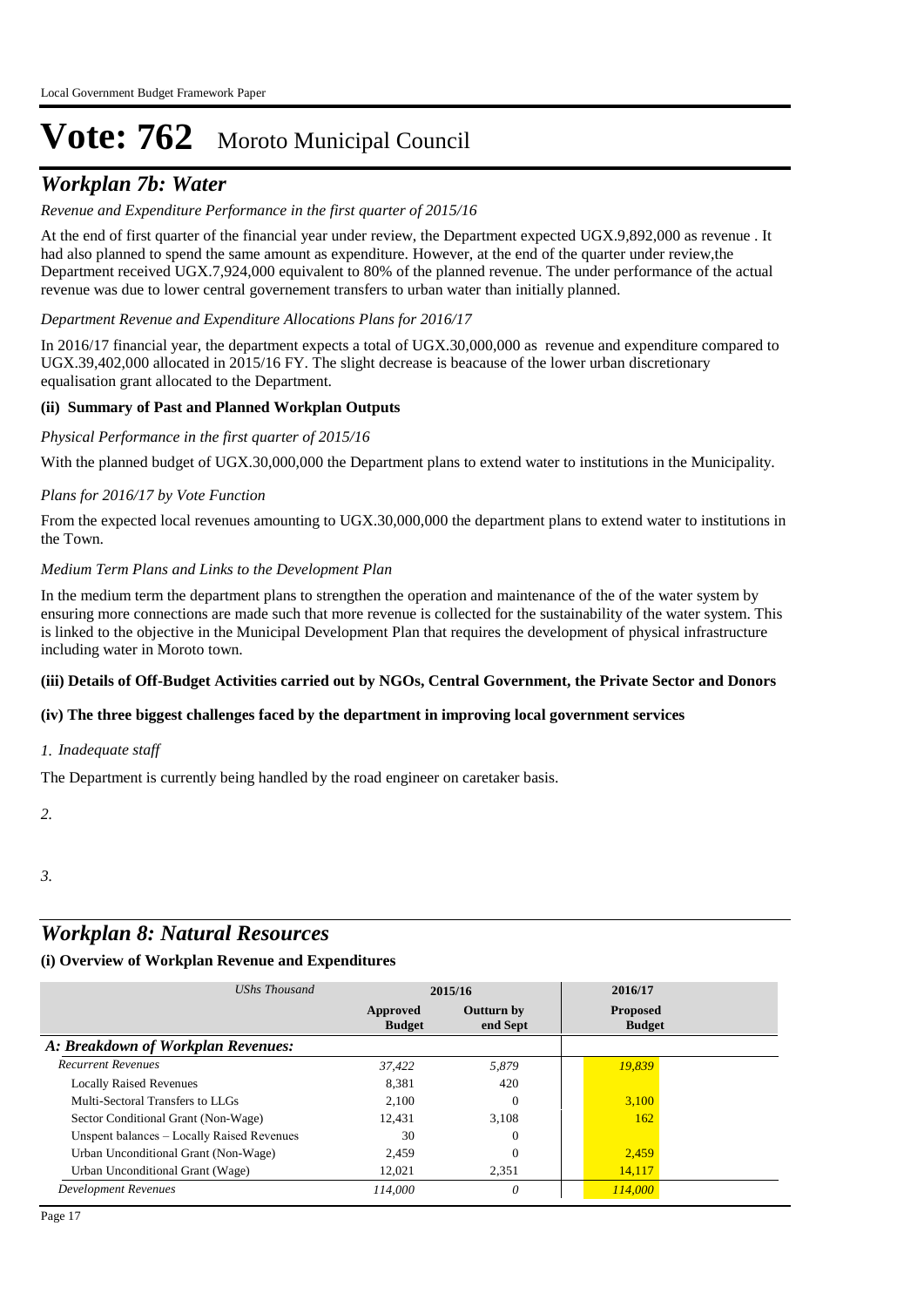# *Workplan 8: Natural Resources*

| UShs Thousand                                      | 2015/16                   |                               | 2016/17                          |  |
|----------------------------------------------------|---------------------------|-------------------------------|----------------------------------|--|
|                                                    | Approved<br><b>Budget</b> | <b>Outturn by</b><br>end Sept | <b>Proposed</b><br><b>Budget</b> |  |
| Urban Discretionary Development Equalization Grant | 114,000                   | 0                             | 114,000                          |  |
| <b>Total Revenues</b>                              | 151,422                   | 5,879                         | 133,839                          |  |
| <b>B: Overall Workplan Expenditures:</b>           |                           |                               |                                  |  |
| Recurrent Expenditure                              | 37,422                    | 2,985                         | 19,839                           |  |
| Wage                                               | 12,021                    | 2,351                         | 14,117                           |  |
| Non Wage                                           | 25,401                    | 634                           | 5,722                            |  |
| Development Expenditure                            | 114,000                   | $\theta$                      | 114,000                          |  |
| Domestic Development                               | 114,000                   | $\theta$                      | 114,000                          |  |
| Donor Development                                  | $\Omega$                  | $\Omega$                      | $\Omega$                         |  |
| <b>Total Expenditure</b>                           | 151,422                   | 2,985                         | 133,839                          |  |

## *Revenue and Expenditure Performance in the first quarter of 2015/16*

At the end of first quarter of the financial year under review, the Department expected UGX.9,378,000 as revenue . It had also planned to spend the same amount as expenditure. However, at the end of the quarter under review,the Department received UGX.5,879,000 equivalent to 63% of the planned revenue. The under performance of the actual revenue was due to lower amount of local revenue that had been disburshed to the Department than had been planned.

#### *Department Revenue and Expenditure Allocations Plans for 2016/17*

In the financial year 2016/17, the department expects a total of UGX.133,839,000 compared to UGX.151,422,000 planned in 2015/16 FY as revenue and expenditure.The bigger portion of the revenue is expected from the Uganda Support to Municipalities Infrastructure Development Programme. The slight decrease in the 2016/17 FY allocations compared to the 2015/16 FY is due to the lower Urban Discretionary Equalisation Grant allocated to the Dept.

## **(ii) Summary of Past and Planned Workplan Outputs**

#### *Physical Performance in the first quarter of 2015/16*

With the planned budget of UGX.132,839,000 the Department plans to undertake surveying and titling of the Council land and payment of salaries of one staff in the Dept.

## *Plans for 2016/17 by Vote Function*

From the planned expediture of UGX.133,839,000 the department plans to conduct environment sensitisation, world environment day,conduct trainings on environment saving technologies,beautification of Moroto Town and environment inspection and , Procure Physical Planning tools, Procure 1 Executive Book Shelve. UGX.14,117,028 is planned as salaries for 1 staff in the Department for 12 months and the balance to meet the costs of day to day operations of the Department.

#### *Medium Term Plans and Links to the Development Plan*

In the medium term the department expects to plant more trees and promote sustainable management of Environment in Moroto town.

#### **(iii) Details of Off-Budget Activities carried out by NGOs, Central Government, the Private Sector and Donors**

#### **(iv) The three biggest challenges faced by the department in improving local government services**

#### *Unsustainable use of the environment 1.*

A lot of pressure has been put on the environment for firewood,charcoal and the number of trees and other component of the environment isn't inline with the rate at which they are being replaced.

*2.*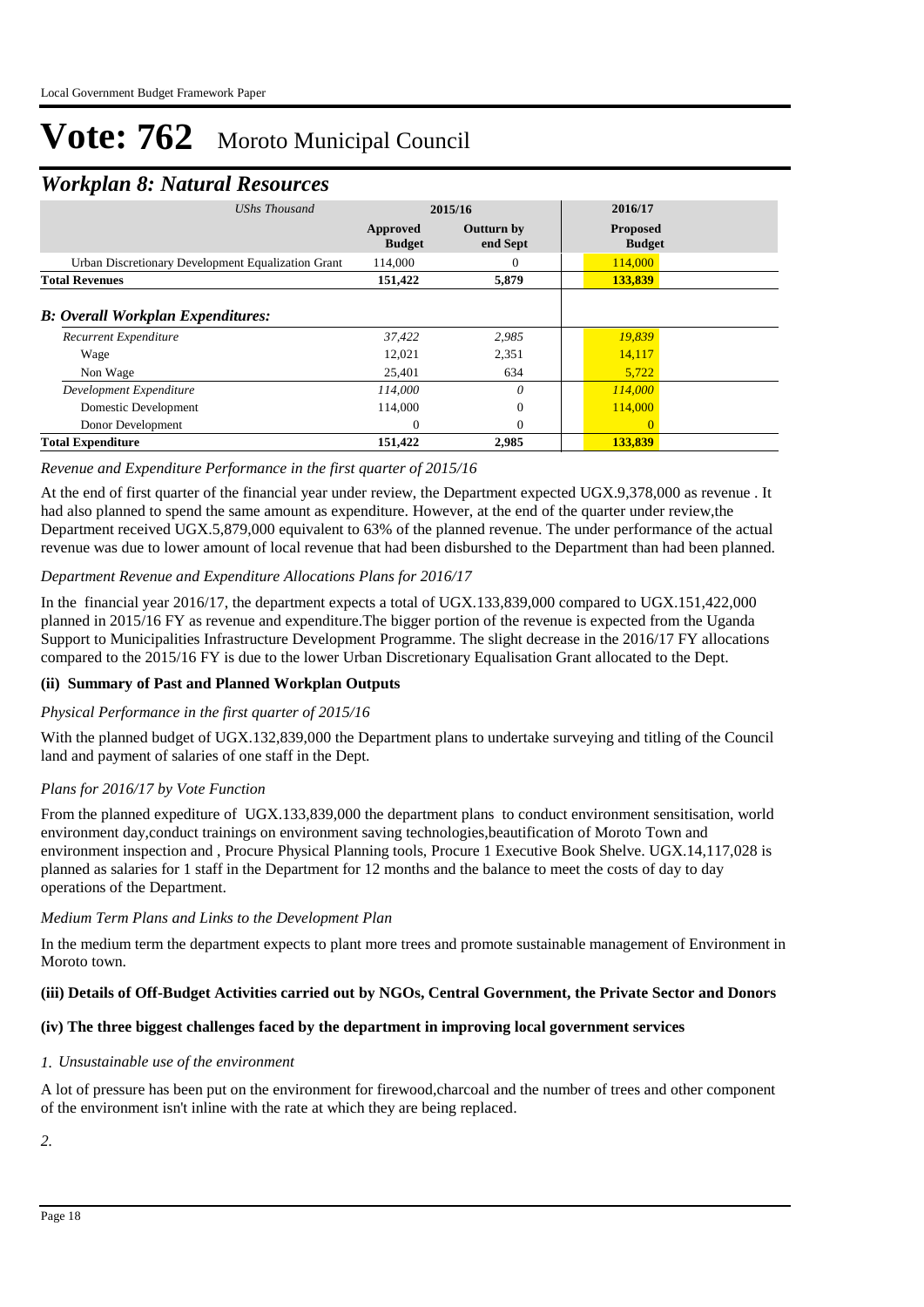*Workplan 8: Natural Resources*

*3.*

# *Workplan 9: Community Based Services*

## **(i) Overview of Workplan Revenue and Expenditures**

| <b>UShs Thousand</b>                               | 2015/16                   |                        | 2016/17                          |  |
|----------------------------------------------------|---------------------------|------------------------|----------------------------------|--|
|                                                    | Approved<br><b>Budget</b> | Outturn by<br>end Sept | <b>Proposed</b><br><b>Budget</b> |  |
| A: Breakdown of Workplan Revenues:                 |                           |                        |                                  |  |
| <b>Recurrent Revenues</b>                          | 52,651                    | 9,856                  | 42,903                           |  |
| <b>Locally Raised Revenues</b>                     | 9.600                     | $\Omega$               | 4,800                            |  |
| Multi-Sectoral Transfers to LLGs                   | 1,968                     | 84                     | 1,968                            |  |
| Other Transfers from Central Government            | 4.255                     | $\Omega$               |                                  |  |
| Sector Conditional Grant (Non-Wage)                | 17,297                    | 4,538                  | 14,960                           |  |
| Urban Unconditional Grant (Non-Wage)               | 4.370                     | 515                    | 1.685                            |  |
| Urban Unconditional Grant (Wage)                   | 15,161                    | 4,719                  | 19,490                           |  |
| <b>Development Revenues</b>                        | 150,397                   | 672                    | 88,492                           |  |
| Multi-Sectoral Transfers to LLGs                   | 3.980                     | $\Omega$               | 38,492                           |  |
| Other Transfers from Central Government            | 95.745                    | $\Omega$               |                                  |  |
| Unspent balances - Conditional Grants              | 672                       | 672                    |                                  |  |
| Urban Discretionary Development Equalization Grant | 50,000                    | $\Omega$               | 50,000                           |  |
| <b>Total Revenues</b>                              | 203,048                   | 10,529                 | 131,395                          |  |
| <b>B</b> : Overall Workplan Expenditures:          |                           |                        |                                  |  |
| Recurrent Expenditure                              | 52,651                    | 8,840                  | 42,903                           |  |
| Wage                                               | 15,161                    | 4,719                  | 19,490                           |  |
| Non Wage                                           | 37,491                    | 4,121                  | 23.414                           |  |
| Development Expenditure                            | 150,397                   | 0                      | 88,492                           |  |
| Domestic Development                               | 150,397                   | $\Omega$               | 88,492                           |  |
| Donor Development                                  | $\Omega$                  | $\Omega$               | $\Omega$                         |  |
| <b>Total Expenditure</b>                           | 203,048                   | 8,840                  | 131,395                          |  |

*Revenue and Expenditure Performance in the first quarter of 2015/16*

At the end of first quarter of the financial year under review, the Department expected UGX.14,830,000 as revenue . It had also planned to spend the same amount as expenditure. However, at the end of the quarter under review, the Department received UGX.10,529,000 equivalent to 71% of the planned revenue. The under performance of the actual revenue was due to lower amount of local revenue that had been disburshed to the Department than had been planned.

## *Department Revenue and Expenditure Allocations Plans for 2016/17*

In the financial year 2016/17, the department expects a total of UGX.131,395,000 as revenue and expenditure compared to UGX.203,048,000 planned in 2015/16 FY. The decrease is beacause of the Youth Livelihood Funds IPF which was yet not given. The biggest portion of the revenue is expected from USMID and the balance as Sector Condditional Transfers.

## **(ii) Summary of Past and Planned Workplan Outputs**

## *Physical Performance in the first quarter of 2015/16*

With the planned budget of UGX.92,903,000 the Department plans to procure furniture, support 8 Groups under Community Driven Development and payment of salaries of 3 staff under the Dept.

## *Plans for 2016/17 by Vote Function*

From the planned expediture of UGX.131,395,000 the department expects to Support 8 Youth Groups under the Livelihood Youth Programme, Procure Executive Office Chairs,Tables and Book Shelves, Conduct career enhancement trainnings and ensure monthly operation and maintenance of the Public Library, monitoring of 10 FAL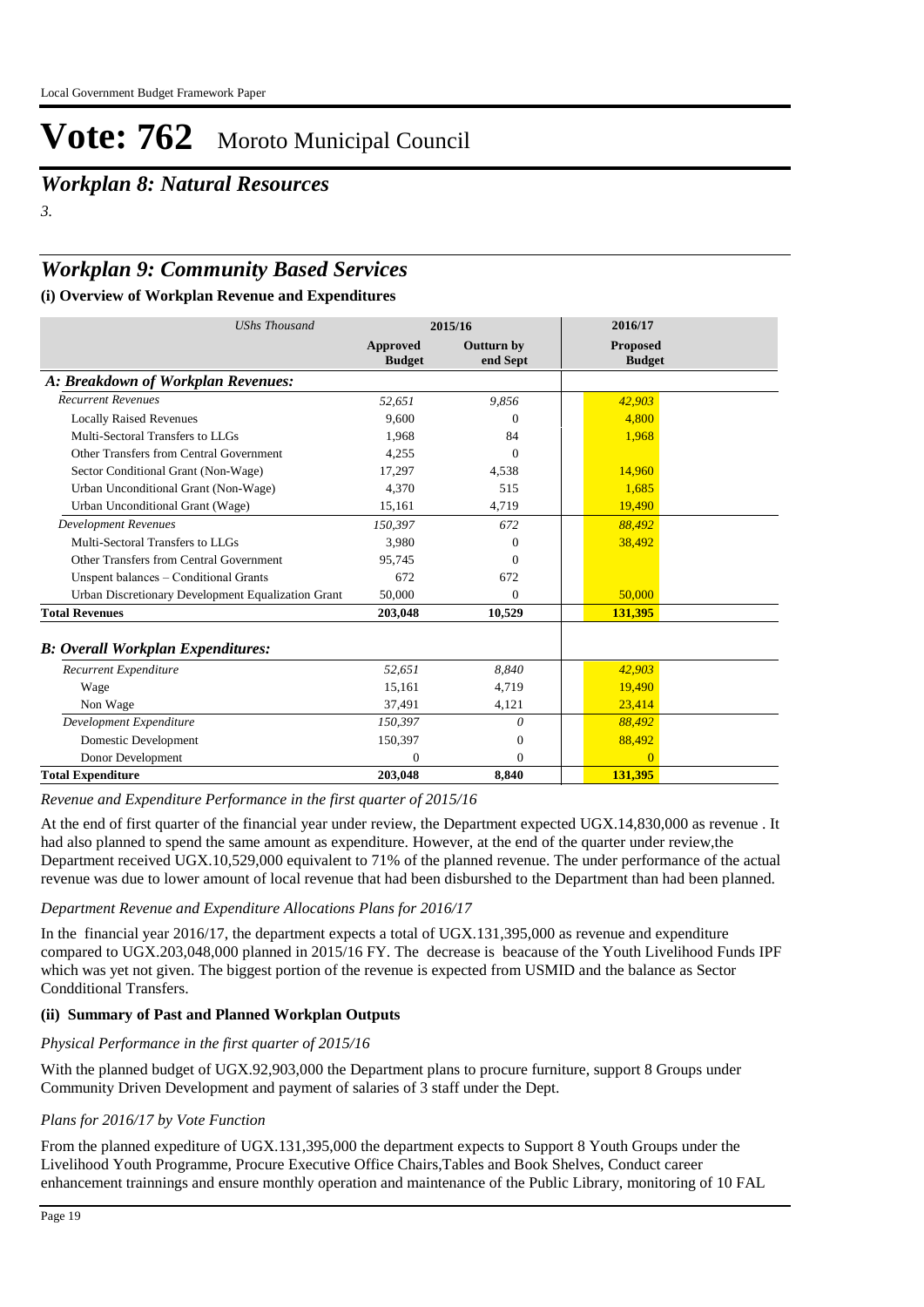# *Workplan 9: Community Based Services*

centres, payment of hononarium for 10 FAL instructors, conducting quarterly women,youth and PWD council meetings and supporting 2 income generating projects for PWDs in 2 Divisions.

#### *Medium Term Plans and Links to the Development Plan*

n the medium term the department plans to improve community Development services.

#### **(iii) Details of Off-Budget Activities carried out by NGOs, Central Government, the Private Sector and Donors**

#### **(iv) The three biggest challenges faced by the department in improving local government services**

#### *Inadequate staffing. 1.*

The Department currently has only 1 staff expected to reach out to close to 20,000 people.

#### *inadequate Office space 2.*

Due to the inadequate Office space, the Department is finding challenges in accomodating many clients who come to the Dept at ago.

#### *Problem of Ownership of Community Development Project 3.*

The Community in the Municipality have benefited from the CDD programme and because of the problem of lack of ownership ,most of the projects have got problems with sustainability.

# *Workplan 10: Planning*

#### **(i) Overview of Workplan Revenue and Expenditures**

| <b>UShs Thousand</b>                               | 2015/16                   |                               | 2016/17                          |  |
|----------------------------------------------------|---------------------------|-------------------------------|----------------------------------|--|
|                                                    | Approved<br><b>Budget</b> | <b>Outturn by</b><br>end Sept | <b>Proposed</b><br><b>Budget</b> |  |
| A: Breakdown of Workplan Revenues:                 |                           |                               |                                  |  |
| <b>Recurrent Revenues</b>                          | 31,147                    | 5,033                         | 31,223                           |  |
| <b>Locally Raised Revenues</b>                     | 6,700                     | 0                             | 6,700                            |  |
| Support Services Conditional Grant (Non-Wage)      | 9,039                     | 1,894                         |                                  |  |
| Urban Unconditional Grant (Non-Wage)               | 2,459                     | $\Omega$                      | 11,498                           |  |
| Urban Unconditional Grant (Wage)                   | 12,949                    | 3,139                         | 13,024                           |  |
| <b>Development Revenues</b>                        | $\Omega$                  | 0                             | 40,200                           |  |
| Urban Discretionary Development Equalization Grant |                           | 0                             | 40,200                           |  |
| <b>Total Revenues</b>                              | 31,147                    | 5,033                         | 71,422                           |  |
| <b>B: Overall Workplan Expenditures:</b>           |                           |                               |                                  |  |
| Recurrent Expenditure                              | 31,147                    | 5,033                         | 31,223                           |  |
| Wage                                               | 12,949                    | 3,139                         | 13,024                           |  |
| Non Wage                                           | 18,198                    | 1,894                         | 18,198                           |  |
| Development Expenditure                            | 0                         | 0                             | 40,200                           |  |
| Domestic Development                               | $\Omega$                  | $\overline{0}$                | 40,200                           |  |
| Donor Development                                  | $\Omega$                  | $\Omega$                      | $\Omega$                         |  |
| <b>Total Expenditure</b>                           | 31,147                    | 5,033                         | 71,422                           |  |

#### *Revenue and Expenditure Performance in the first quarter of 2015/16*

At the end of first quarter of the financial year under review, the Department expected UGX.7,787,000 as revenue . It had also planned to spend the same amount as expenditure. However, at the end of the quarter under review,the Department received UGX.5,033,000 equivalent to 71% of the planned revenue. The under performance of the actual revenue was due to lower amount of local revenue that had been disburshed to the Department than had been planned.

#### *Department Revenue and Expenditure Allocations Plans for 2016/17*

In the financial year 2016/17, the department expects a total of UGX. 71,422,000 compared to UGX.31,147,000 in 2015/16 FY. The increase in the llocation compared to the previous Financial Year is beacause of the enhanced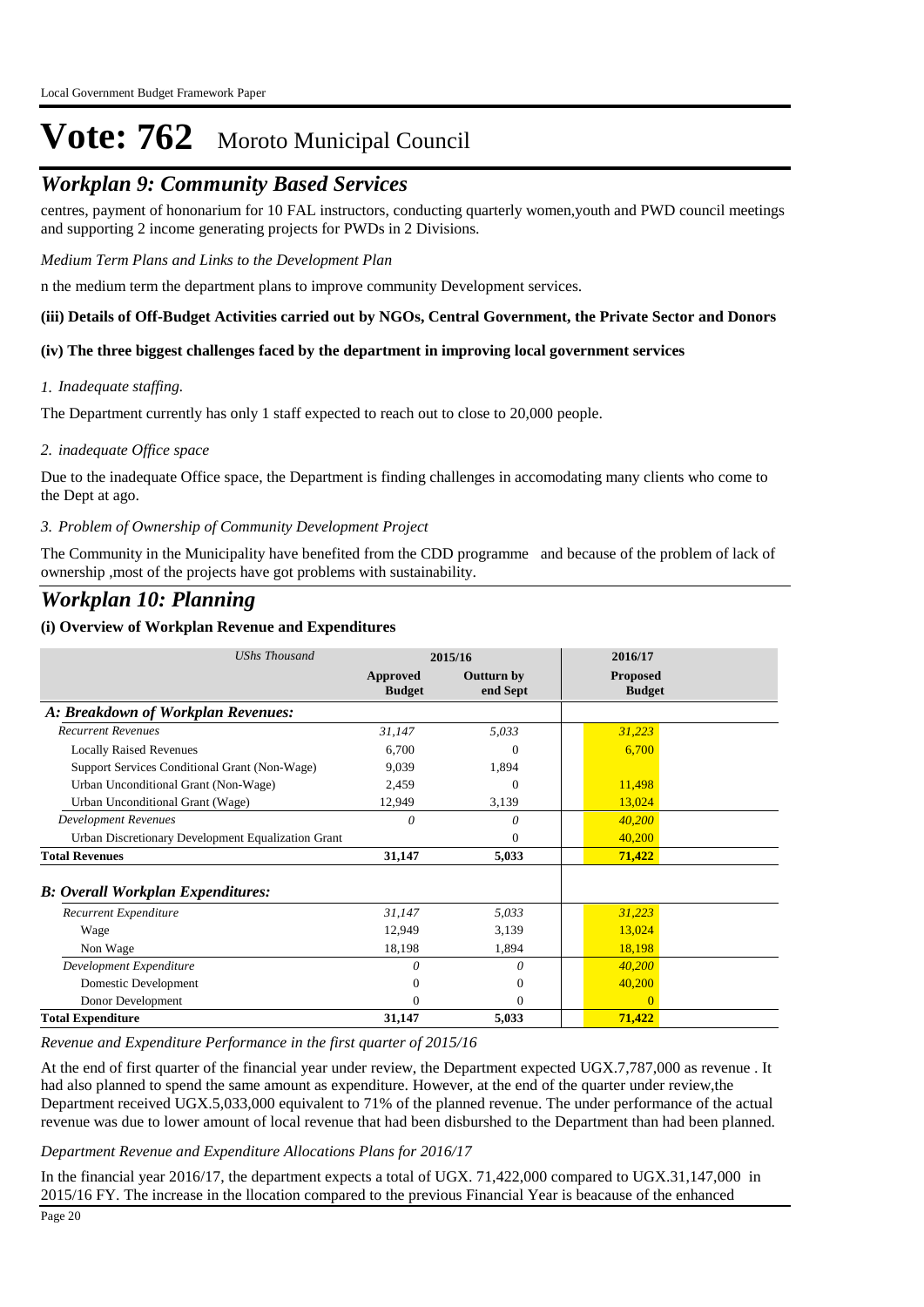# *Workplan 10: Planning*

monitoring component under PRDP III.

## **(ii) Summary of Past and Planned Workplan Outputs**

## *Physical Performance in the first quarter of 2015/16*

With the planned budget of UGX.71,422,000 the Department plans to strengthen results based Monitoring and Evaluation of the Development Plan,production of Budget Performance Reports,PRDP reports,Performance Contract form B, Conduct the Budget Conference for 2017/18 FY,annual reviews of the implementation of the Municipal Five Year Development Plan and meet the cost of routine operations in the Dept.

## *Plans for 2016/17 by Vote Function*

From the planned expediture of UGX. 71,422,000 the department expects to conduct the budget conference for 2017/18 FY, prepare 2016/17 perforamance contract form B, monitor the implementation of the second Municipal Five Year Development Plan,prepare and submit quarterly performance reports and PRDP progress reports,produce other mandatory reports and disseminate the Gender Aware Statistical Abstract for 2015/16 financial year.

#### *Medium Term Plans and Links to the Development Plan*

In the medium term the department expects to strengthen monitoring and Evaluation of the implementation of programmes/projects in the Council and more so the implementation of the Second Five Year Municipal Development Plan.

#### **(iii) Details of Off-Budget Activities carried out by NGOs, Central Government, the Private Sector and Donors**

#### **(iv) The three biggest challenges faced by the department in improving local government services**

## *Limited staffing. 1.*

The prevailing structure provides for only 1 staff in the Planning unit in Moroto Municipal Council making it difficult to respond and accomplish multiple tasks at the same time.

*2.*

#### *3.*

# *Workplan 11: Internal Audit*

| UShs Thousand                                 | 2015/16                   |                        | 2016/17                          |  |
|-----------------------------------------------|---------------------------|------------------------|----------------------------------|--|
|                                               | Approved<br><b>Budget</b> | Outturn by<br>end Sept | <b>Proposed</b><br><b>Budget</b> |  |
| A: Breakdown of Workplan Revenues:            |                           |                        |                                  |  |
| <b>Recurrent Revenues</b>                     | 16,686                    | 2.196                  | 17,368                           |  |
| <b>Locally Raised Revenues</b>                | 5,523                     | $\Omega$               | 4.523                            |  |
| Support Services Conditional Grant (Non-Wage) | 1.200                     | $\Omega$               |                                  |  |
| Urban Unconditional Grant (Non-Wage)          | 2,459                     | 400                    | 5,659                            |  |
| Urban Unconditional Grant (Wage)              | 7.504                     | 1.796                  | 7,186                            |  |